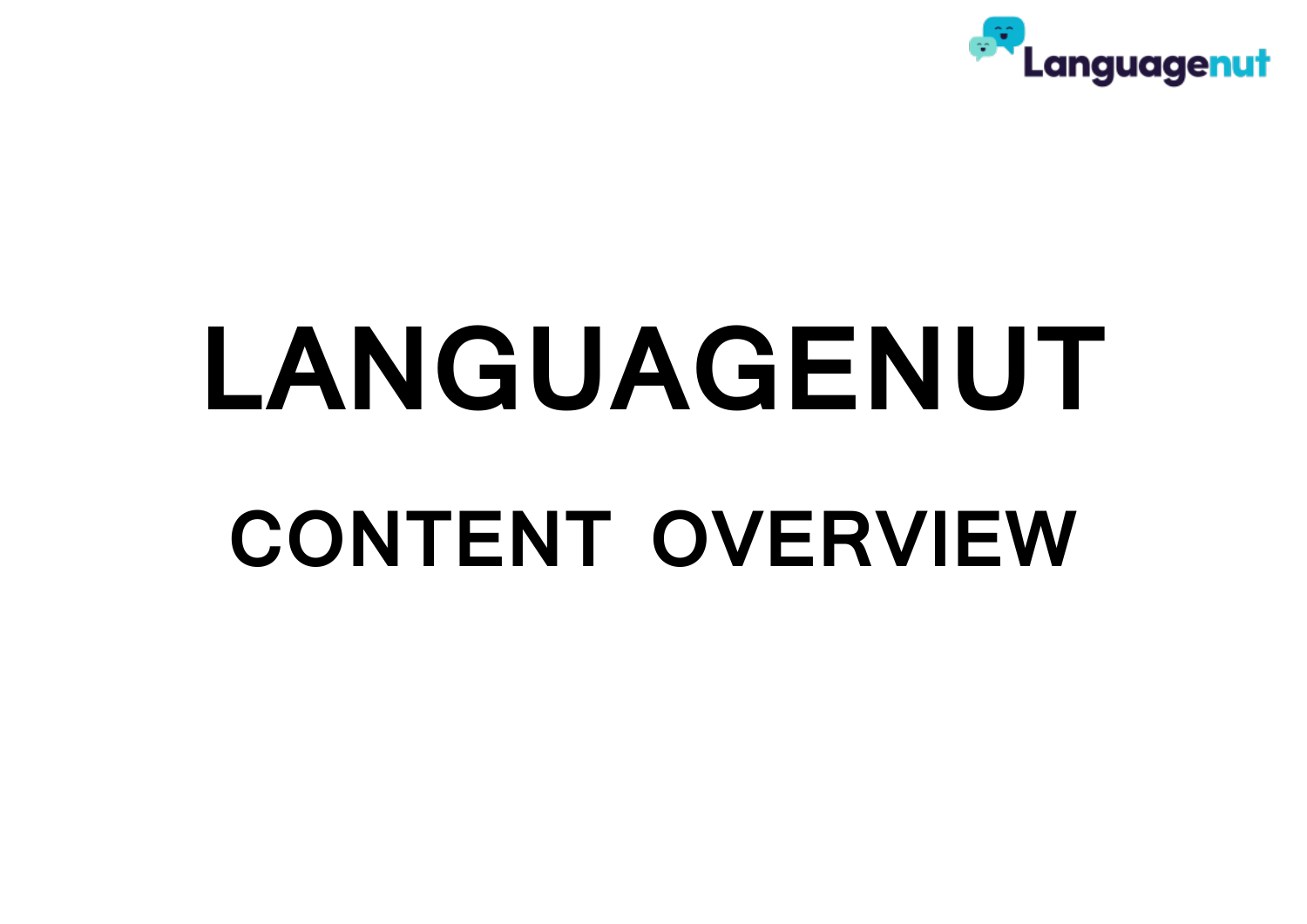

**Languagenut is a comprehensive language tool to support students learning a 2nd language. This document explains the structure, expected learning outcomes and the detail of the content covered throughout the product. To begin with there are 4 levels/dice as described below.**

#### **Level 1: Units 1-6**

Level 1 of Languagenut's online learning platform allows learners to explore the basics of their new target language. There are six units covering a variety of topics, such as greetings, food and drink, hobbies, and family. Whilst users are introduced to a range of new vocabulary, they are also encouraged to formulate simple phrases and sentences to further develop their knowledge and use of the language. Grammar points are included throughout and in this first level, learners will become familiar with concepts such as masculine and feminine nouns (in the languages where this occurs), negatives, and various verb conjugations.

#### **Level 2: Units 7-12**

As users of Languagenut progress to Level 2 they will continue to find out more about how their chosen language works and will discover more useful vocabulary from areas such as jobs and professions, going on holiday, and healthy lifestyles. Again, sentence building will form an integral part of users' learning as they encounter new phrases and start to link them together. Other grammar points include the introduction of reflexive verbs and demonstrative pronouns, as well as comparatives and superlatives. By the end of this level, learners will be able to tell the time, talk about their morning routine and discuss weather and holidays.

#### **Level 3: Units 13-18**

Languagenut's third level extends learners' target language capacity by introducing question words and phrases and possessive pronouns, amongst other grammar points. Again, an interesting array of topics such as food and cooking, music and sounds, around the house, and travel all present key vocabulary. In addition, learners can familiarise themselves with the construction of longer phrases and sentences through the use of connectives and by the end of the unit will be in a position to comfortably discuss the topics offered here alongside those from previous levels.

#### **Level 4: Units 19-24**

The fourth and final level of the Languagenut system provides a wider range of adjectives, prepositions, and a glimpse into using the past tense. A more advanced range of topics is also offered, including technology, the environment, and healthcare. By the end of this level, learners will be able to draw upon a wide range of target language vocabulary and understand a number of key grammar features. By combining these into more complex sentences and developing the ability to talk about topic areas in more detail, they will be able to interact confidently in their chosen language.

**Each level has 6 units and each unit has 60 word/phrases and sentence building to bring the content into context.**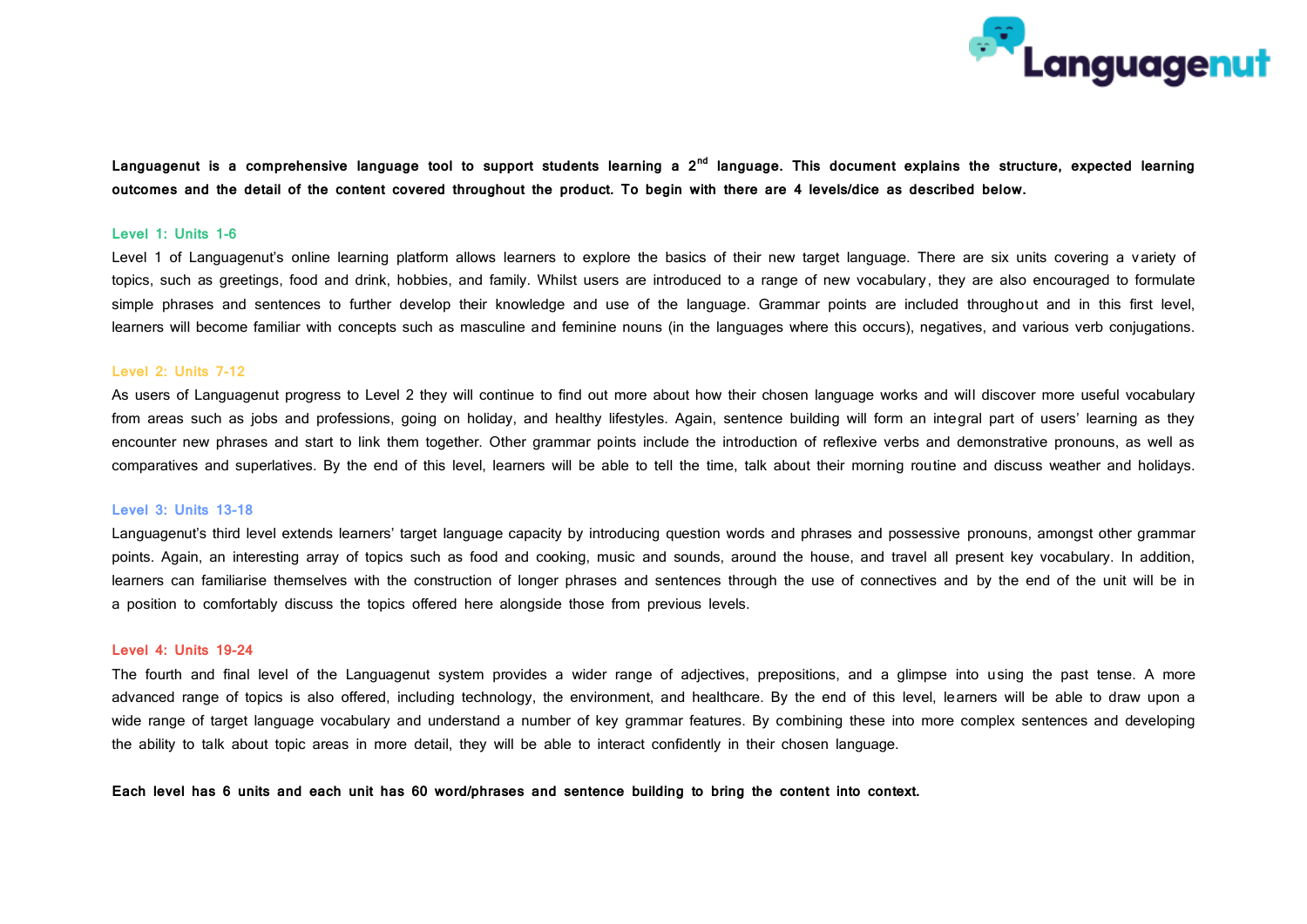

#### **Unit 1 – About me**

Grammar points in this unit include introduction to the subject pronoun I and the first person forms of the following verbs in the present tense:

to be, to be called, to speak, to have

The second person subject pronoun you is also briefly touched upon. In languages where this occurs, a distinction between the formal and informal version of this pronoun can be explored, e.g. French tu vs vous.

Basic adjectives also appear in this unit. Where appropriate, learners will identify masculine and feminine nouns and the necessary changes to adjective endings.

#### **SENTENCES**

What is your name? - My name is Peter - How are you? - I am fine. - How old are you? - I am seven years old. - I am a girl. - I am English. - I speak Spanish. - I have a brother.

# **All Year Groups: 2021-2022**

| Unit 1 - About me    |                           |                           |                      |                           |                           |  |  |
|----------------------|---------------------------|---------------------------|----------------------|---------------------------|---------------------------|--|--|
| 1.1 Me               | 1.2 Greetings             | 1.3 Numbers 1-10          | 1.4 How old are you? | 1.5 Family members        | 1.6 Languages             |  |  |
| Hello                | Hello                     | one                       | birthday             | mother                    | l am                      |  |  |
| My name is           | Good afternoon            | two                       | age                  | father                    | I speak                   |  |  |
| What's your name?    | How are you?              | three                     | year                 | sister                    | English                   |  |  |
| l am a boy           | am fine                   | four                      | day                  | brother                   | French                    |  |  |
| am a girl            | am ok                     | five                      | month                | grandmother               | German                    |  |  |
| am tall              | am very well              | six                       | child                | grandfather               | Spanish                   |  |  |
| am short             | handshake                 | seven                     | young                | family                    | Italian                   |  |  |
| am happy             | wave                      | eight                     | How old are you?     | pet                       | Dutch                     |  |  |
| I am seven years old | Goodbye                   | nine                      | I am seven years old | to have                   | Swedish                   |  |  |
| Goodbye              | See you soon              | ten                       | And you?             | I have a brother          | Russian                   |  |  |
|                      | (Y4, Y5, Y6: REVIEW UNIT) | (Y4, Y5, Y6: REVIEW UNIT) |                      | (Y4, Y5, Y6: REVIEW UNIT) | (Y4, Y5, Y6; REVIEW UNIT) |  |  |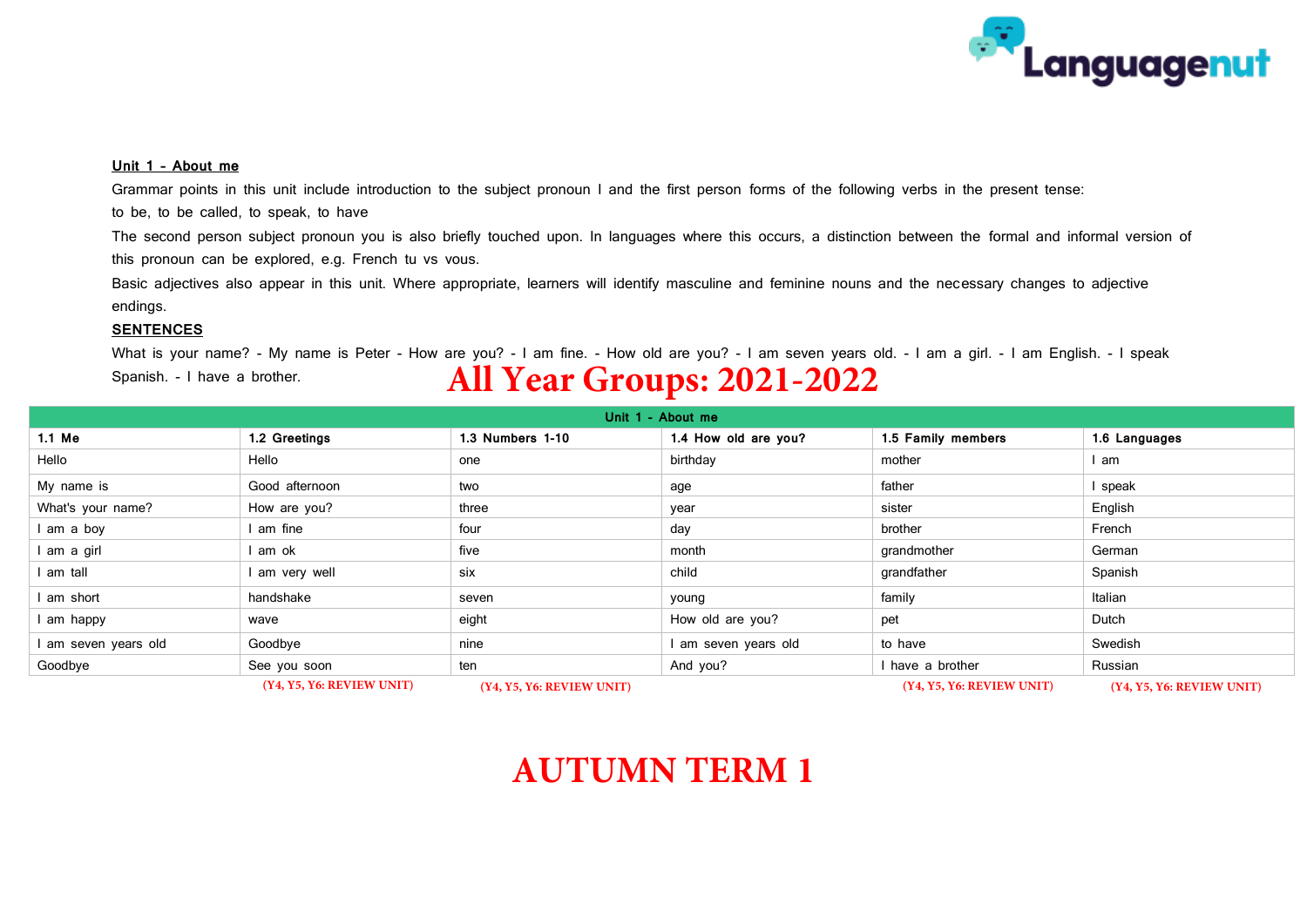

#### **Unit 2 – Hobbies and pets**

Unit 2 introduces learners to how to construct simple negative verb form I do not... and also presents more verbs in the first person singular, including, for example:

to understand, to like, to play, to read, to watch

The verbs here and in Unit 1 can be examined to find similarities and differences in their conjugation.

#### **SENTENCES**

I don't understand. - I play with my friends. - I like reading. - I play on a tablet. - I do not have a pet. - I play catch outdoors. - I like watching television. -We play on the field. - I love my dog. - They like going to the shops.

| Unit 2 - Hobbies and pets |                   |                    |                       |                     |                    |  |  |  |  |
|---------------------------|-------------------|--------------------|-----------------------|---------------------|--------------------|--|--|--|--|
| 2.1 Useful phrases        | 2.2 Numbers 11-20 | 2.3 I like to play | 2.4 In the playground | 2.5 Hobbies         | 2.6 Pets           |  |  |  |  |
| understand                | eleven            | to like            | in the playground     | football            | cat                |  |  |  |  |
| don't understand          | twelve            | to play            | on the field          | dancing             | dog                |  |  |  |  |
| No thank you              | thirteen          | with my friends    | l run                 | swimming            | hamster            |  |  |  |  |
| Yes please                | fourteen          | alone              | l walk                | playing on a tablet | guinea pig         |  |  |  |  |
| Good morning              | fifteen           | together           | l jump                | reading comics      | rabbit             |  |  |  |  |
| Good evening              | sixteen           | indoors            | I skip                | watching television | bird               |  |  |  |  |
| Good day                  | seventeen         | outdoors           | I play hide and seek  | listening to music  | horse              |  |  |  |  |
| Good night                | eighteen          | in the playground  | I play catch          | going to the park   | I have a pet       |  |  |  |  |
| Thanks a lot              | nineteen          | after school       | We play               | going to the beach  | I do not have pets |  |  |  |  |
| See you later             | twenty            | at break time      | They play             | going to the shops  | I love my pet      |  |  |  |  |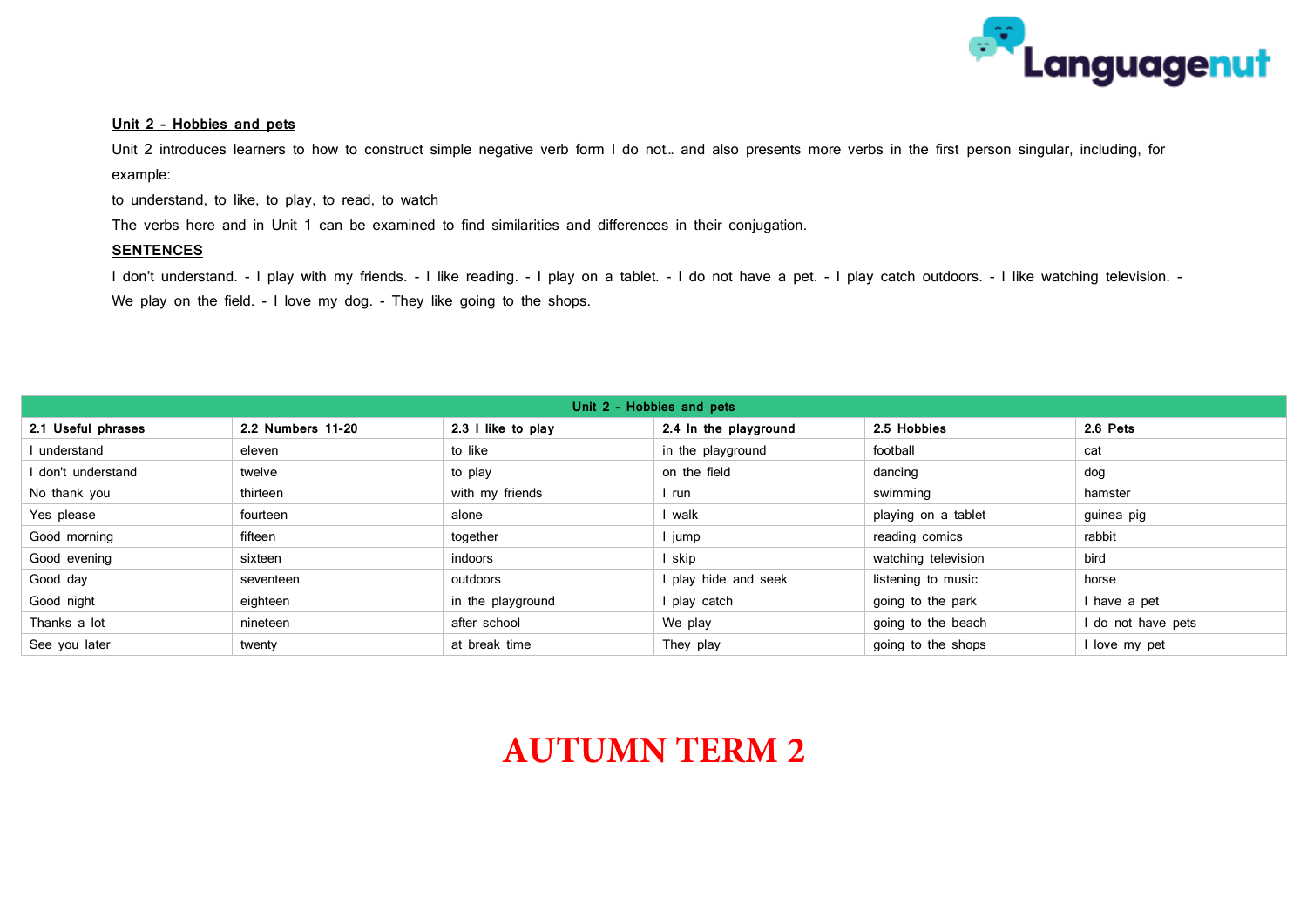

#### **UNIT 3 – Where I live**

In Unit 3 learners continue to come across new verbs. Here the verb to live is explored in terms of geographical location as well as types of dwelling. As well as recapping parts of the verb to be, other verbs in this unit include:

to eat, to watch (TV etc)

Learners also come across the construction there is/there are in order to describe what can be found in their house. The negative is also revisited.

#### **SENTENCES**

I do not live in the countryside. - I live in a house. - I do not live in an apartment. - There are five rooms in my house. - I eat breakfast in the kitchen. - I live in Indonesia. - I watch a film in the lounge. - In my bedroom there is a computer - There is food in the kitchen. - There is not a table in the lounge.

| Unit 3 - Where I live |                           |                        |                                |                   |                          |  |  |  |
|-----------------------|---------------------------|------------------------|--------------------------------|-------------------|--------------------------|--|--|--|
| 3.1 Where I live 1    | 3.2 Where I live 2        | 3.3 My house           | 3.4 In the kitchen             | 3.5 In the lounge | 3.6 In my bedroom        |  |  |  |
| l live in             | I live in a town          | bedroom                | to eat                         | television        | bed                      |  |  |  |
| England               | I live in a city          | bathroom               | breakfast                      | video             | pillow                   |  |  |  |
| France                | I live in a village       | kitchen                | lunch                          | table             | blanket                  |  |  |  |
| Germany               | I live in the countryside | lounge                 | dinner                         | chairs            | wardrobe                 |  |  |  |
| Spain                 | live near the sea         | dining room            | food                           | armchair          | desk                     |  |  |  |
| Turkey                | It is big                 | playroom               | drink                          | sofa              | bookcase                 |  |  |  |
| The Netherlands       | It is small               | garden                 | snack                          | watch television  | computer                 |  |  |  |
| Indonesia             | It is interesting         | l live in a house      | I eat breakfast in the kitchen | watch cartoons    | television               |  |  |  |
| America               | I like living here        | I live in an apartment | I eat lunch in the kitchen     | watch a film      | toybox                   |  |  |  |
| Australia             | I do not like living here | There are five rooms   | I eat dinner in the kitchen    | do my homework    | In my bedroom there is a |  |  |  |

# **SPRING 1**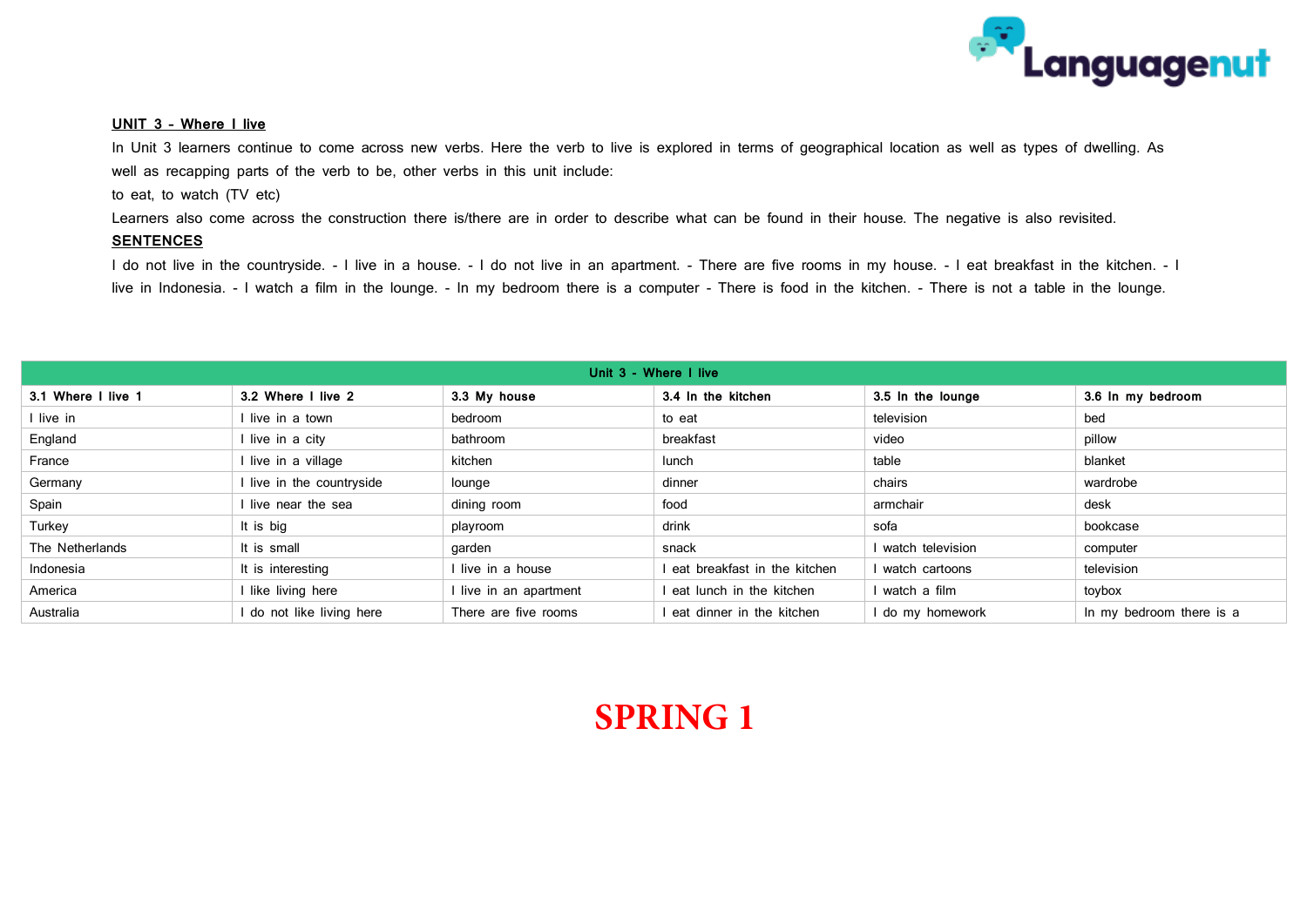

#### **UNIT 4 – How I look**

Unit 4 extends learners' knowledge of adjectives in order to describe themselves and other people. Nouns for body parts are introduced and the verb to have is recapped, along with an introduction to the second and third person singular conjugations of the verb to be. The possessive pronouns my, yours, his and hers are also presented.

#### **SENTENCES**

I am tall. - She has long hair. - Your eyes are blue. - Do you have brown eyes? - He is short. - You have straight hair. - She has a small mouth. - You are not tall. - He does not have blonde hair. - Does he have big feet?

| Unit 4 - How I look |             |                       |                             |                     |                      |  |  |  |  |
|---------------------|-------------|-----------------------|-----------------------------|---------------------|----------------------|--|--|--|--|
| 4.1 Body parts      | 4.2 My face | 4.3 Describing myself | 4.4 Describing other people | 4.5 More body parts | 4.6 Days of the week |  |  |  |  |
| head                | face        | am tall               | You have                    | wrist               | Monday               |  |  |  |  |
| neck                | eyes        | am short              | She has                     | finger              | Tuesday              |  |  |  |  |
| shoulders           | ears        | I have big feet       | He has                      | fingernail          | Wednesday            |  |  |  |  |
| arms                | nose        | I have a small nose   | You are                     | thighs              | Thursday             |  |  |  |  |
| hands               | cheeks      | I have curly hair     | She is                      | knee                | Friday               |  |  |  |  |
| stomach             | mouth       | have straight hair    | He is                       | ankle               | Saturday             |  |  |  |  |
| back                | chin        | I have blonde hair    | my                          | toes                | Sunday               |  |  |  |  |
| bottom              | hair        | I have long hair      | your                        | toenail             | today                |  |  |  |  |
| legs                | lips        | I have short hair     | his                         | throat              | tomorrow             |  |  |  |  |
| feet                | teeth       | wear glasses          | hers                        | chest               | yesterday            |  |  |  |  |

## **SPRING 2**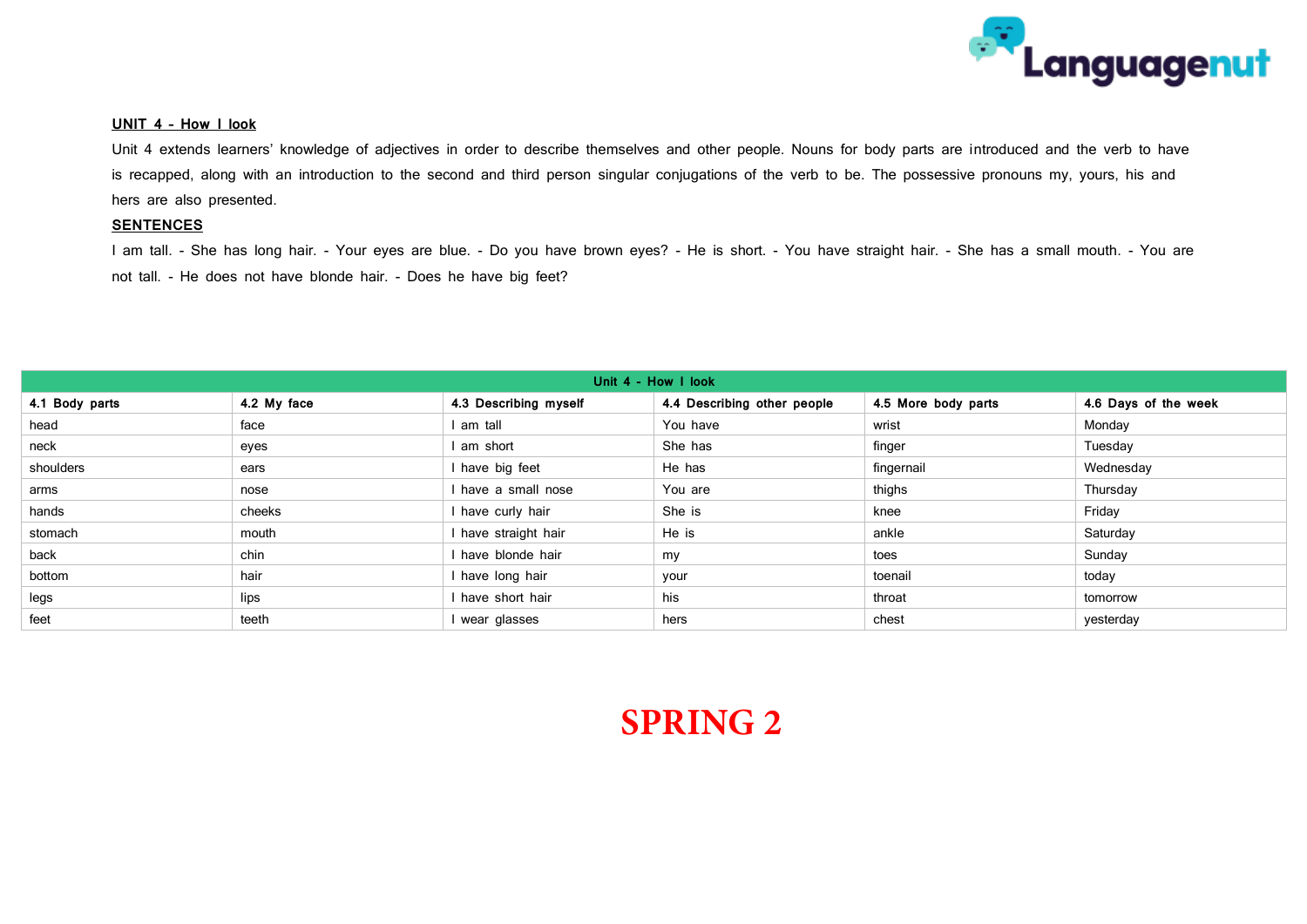

#### **UNIT 5 – Animals, colours and sizes**

Unit 5 does not address any new grammar points. Instead, learners are presented with a range of new vocabulary, including animals and adjectives for size and colour. At this stage it is useful to revisit earlier grammar points (and vocabulary if necessary) to allow learners to explore sentence building of their own using the verbs and phrases they have already encountered. Any learning gaps or problems can be identified and revised at this stage.

#### **SENTENCES**

I have a pet. - I do not have a cat. - There are four lions. - Do you have a pet? - The spiders are not orange. - The frogs are fat. - There is a blue bird. -He has two snakes. - In my garden there is a duck. - The giraffe has a long neck.

| Unit 5 - Animals, colours and sizes |                  |                 |                       |             |           |  |  |  |
|-------------------------------------|------------------|-----------------|-----------------------|-------------|-----------|--|--|--|
| 5.1 More about pets                 | 5.2 Farm animals | 5.3 Zoo animals | 5.4 Animals in nature | 5.5 Colours | 5.6 Sizes |  |  |  |
| rabbit                              | horse            | lion            | bird                  | brown       | big       |  |  |  |
| guinea pig                          | sheep            | tiger           | worm                  | black       | small     |  |  |  |
| hamster                             | rabbit           | elephant        | hare                  | red         | fat       |  |  |  |
| mouse                               | hen              | gorilla         | fox                   | white       | thin      |  |  |  |
| pony                                | <b>COW</b>       | zebra           | badger                | blue        | long      |  |  |  |
| fish                                | lamb             | giraffe         | insect                | green       | short     |  |  |  |
| kitten                              | goat             | bear            | spider                | orange      | heavy     |  |  |  |
| puppy                               | chicken          | penguin         | fly                   | grey        | light     |  |  |  |
| I have a pet                        | duck             | crocodile       | snake                 | light       | They are  |  |  |  |
| have a                              | donkey           | dolphin         | frog                  | dark        | It is     |  |  |  |

## **SUMMER 1**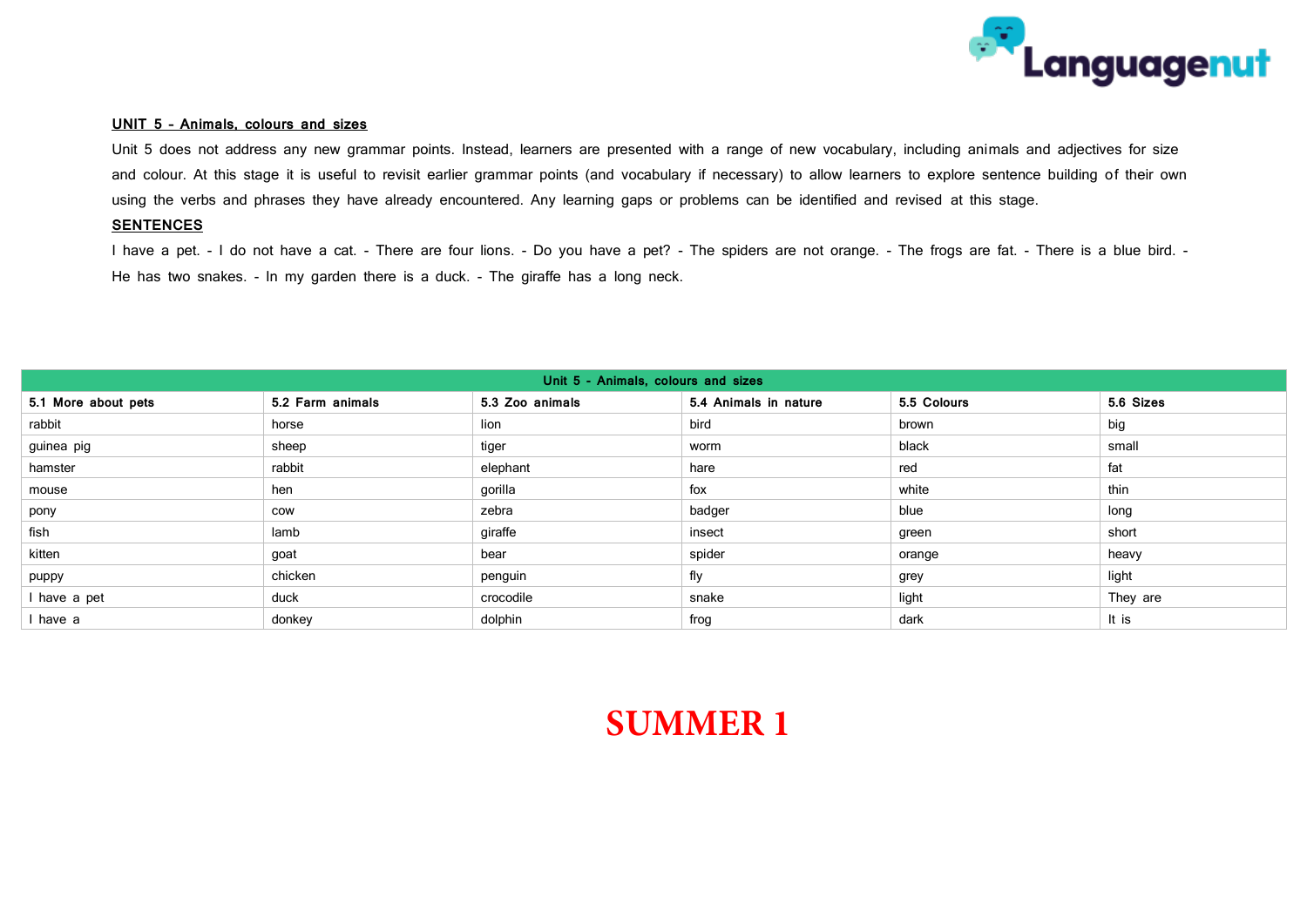

#### **UNIT 6 – Food and drink**

This unit introduces further expressions of likes and dislikes, as well as the following new verbs:

to like, to love, to hate, to drink, to eat, to buy

It also presents the conditional phrase I would like... and introduces a basic question phrase in the form of how much is...?

#### **SENTENCES**

I like cereal for breakfast. - My favourite food is carrots. - He hates sandwiches. - I would like a pineapple. - How much is an orange? - I am a vegetarian. -

I do not like meat. - I love grapes. - How much is a papaya? - I drink milk.

| Unit 6 - Food and drink |                              |                            |                |            |                      |  |  |  |
|-------------------------|------------------------------|----------------------------|----------------|------------|----------------------|--|--|--|
| 6.1 Food and drink      | 6.2 Meals                    | 6.3 Talking about food and | 6.4 Vegetables | 6.5 Fruits | 6.6 Buying groceries |  |  |  |
|                         |                              | drink                      |                |            |                      |  |  |  |
| cereal                  | breakfast                    | I'm hungry                 | vegetables     | fruits     | groceries            |  |  |  |
| fruit                   | lunch                        | I'm thirsty                | potato         | apple      | shopping             |  |  |  |
| sandwich                | dinner                       | I'm full                   | cabbage        | orange     | market               |  |  |  |
| meat                    | meal                         | am a vegetarian            | garlic         | papaya     | supermarket          |  |  |  |
| vegetables              | snack                        | My favourite food is       | carrot         | banana     | to buy               |  |  |  |
| water                   | I like cereal for breakfast  | My least favourite food is | peas           | grapes     | money                |  |  |  |
| milk                    | I like fruit for lunch       | I do not like carrots      | mushroom       | pineapple  | please               |  |  |  |
| tea                     | I like vegetables for dinner | I hate peas                | broccoli       | strawberry | thank you            |  |  |  |
| coffee                  | I drink                      | I love apples              | sweetcorn      | lemon      | I would like         |  |  |  |
| juice                   | I eat                        | I like sandwiches          | onion          | lime       | How much is?         |  |  |  |

### **SUMMER 2**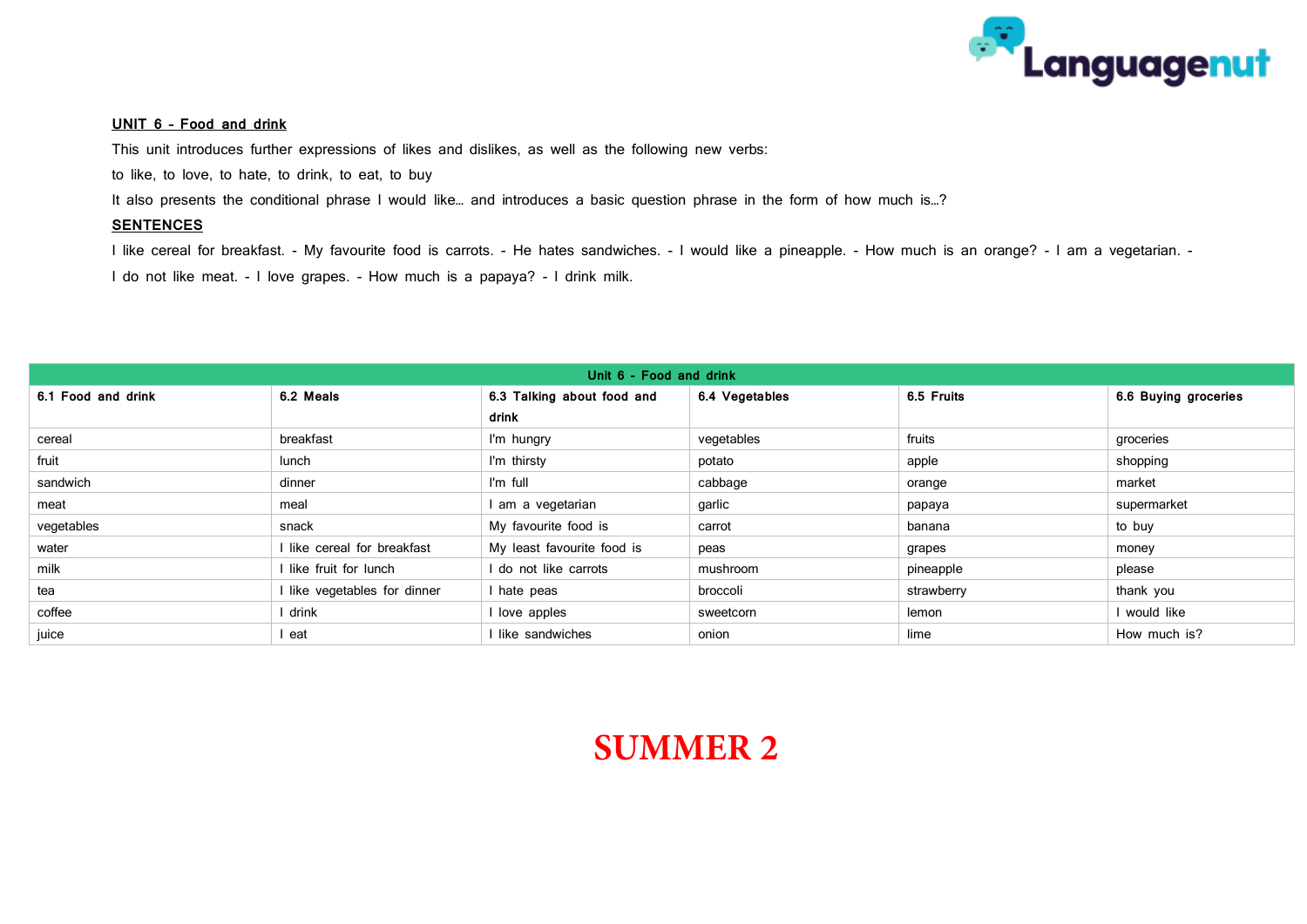

#### **UNIT 7 – Going to school**

Unit 7 introduces verbs that help learners describe their daily routine and include:

to get up, to brush (hair/teeth), to shower, to get dressed, to eat, to pack (a bag), to walk, to go, to catch (the bus/train), to learn, to prefer, to like In some languages, these will be reflexive verbs, so it will be necessary to introduce the reflexive pronoun myself in this instance and to compare it to the first person subject pronoun I which has been used so far. Some basic prepositions of place are included. The simple conjunction because is also presented in order to allow learners to develop more complex sentences which include a clause expressing a reason or an explanation.

#### **SENTENCES**

I brush my teeth. - I go to school by car. - He prefers English because it is interesting. - I do not like science because it is boring. - I walk to school. - My school is two kilometres away. - Her favourite lesson is geography. - I like my teacher. - Do you walk to school? - I do not learn English.

### **Y4, Y5, Y6: 2022-2023**

| Unit 7 - Going to school |                       |                              |                   |                      |                           |  |  |
|--------------------------|-----------------------|------------------------------|-------------------|----------------------|---------------------------|--|--|
| 7.1 Morning routine      | 7.2 Getting to school | 7.3 Other forms of transport | 7.4 My school day | 7.5 In the classroom | 7.6 Opinions about school |  |  |
| I get up                 | l go on foot          | coach                        | to learn          | classroom            | to prefer                 |  |  |
| I brush my teeth         | l go by car           | motorbike                    | maths             | teacher              | to like                   |  |  |
| I brush my hair          | catch the bus         | train                        | English           | board                | boring                    |  |  |
| I have a shower          | My school is          | aeroplane                    | science           | pen                  | interesting               |  |  |
| I get dressed            | near                  | bicycle                      | history           | pencil               | because                   |  |  |
| I eat breakfast          | far                   | to travel                    | geography         | books                | I like maths lessons      |  |  |
| I pack my bag            | around the corner     | to go                        | art               | paper                | I do not like science     |  |  |
| I walk to school         | down the road         | road                         | break time        | tables               | I prefer history          |  |  |
| I see my friends         | in town               | street                       | lunch time        | chairs               | Break time is fun         |  |  |
| I go to my classroom     | two kilometres away   | path                         | I like learning   | computer             | My favourite lesson is    |  |  |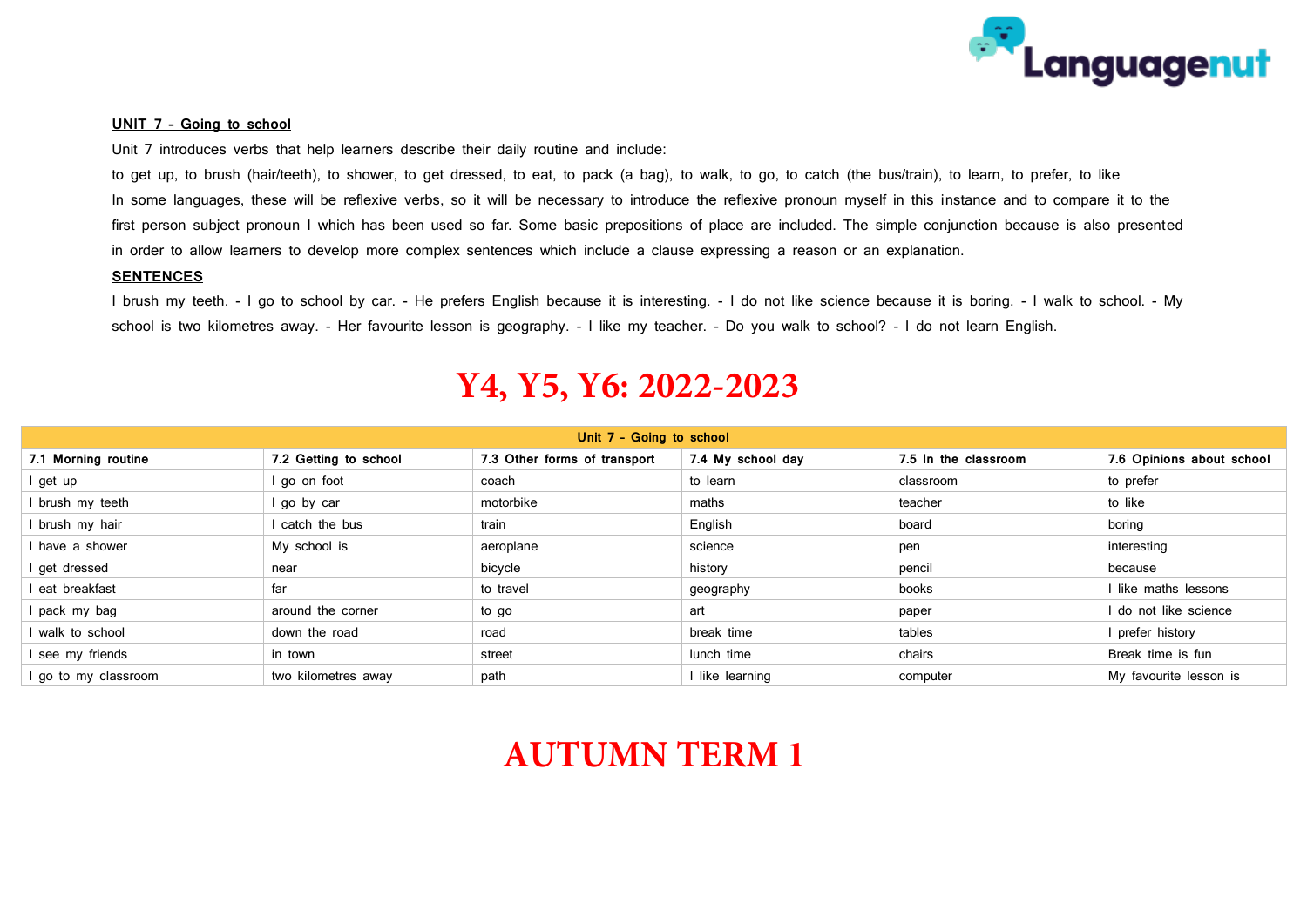

#### **UNIT 8 – Going to work**

In this unit, students learn how to talk about jobs and professions. The key grammar points are centred on using the verbs to work (in) and to be. In languages where this is appropriate, distinctions around the masculine and feminine forms of the indefinite article will need to be pointed out. Similarly, nouns which change their endings to indicate masculine or feminine will also need to be highlighted. In English, the appropriate use of a vs an should be investigated. Other verbs introduced here include:

to earn (money), to save, to buy, to spend (money), to wake up, to go to bed, to go to sleep

Again, some languages will need to refer back to the use of reflexive verbs.

A recap of numbers is also advisable at this stage before moving on to telling the time. Numbers 21-30 are also included, as are time phrases.

#### **SENTENCES**

He is a shop assistant. - She works in a hotel. - What do you like to buy? - I spend money on computer games. - It is 10am. - I go to bed at 8pm. - She spends money on books. - I like to buy clothes. - She earns \$10 per week. - He does to work in the morning.

| Unit 8 - Going to work   |                       |                    |                    |                     |                      |  |  |  |
|--------------------------|-----------------------|--------------------|--------------------|---------------------|----------------------|--|--|--|
| 8.1 Jobs and professions | 8.2 Where people work | 8.3 Earning money  | 8.4 Spending money | 8.5 Numbers 21 - 30 | 8.6 Telling the time |  |  |  |
| to work                  | office                | to earn money      | to spend           | twenty-one          | It is 10am           |  |  |  |
| job                      | school                | to save            | to buy             | twenty-two          | It is 9am            |  |  |  |
| shop assistant           | shop                  | salary             | toys               | twenty-three        | It is 7pm            |  |  |  |
| mechanic                 | hospital              | weekly             | books              | twenty-four         | In the morning       |  |  |  |
| doctor                   | building site         | monthly            | comics             | twenty-five         | In the afternoon     |  |  |  |
| hairdresser              | petrol station        | bank               | clothes            | twenty-six          | At lunchtime         |  |  |  |
| builder                  | restaurant            | pocket money       | computer games     | twenty-seven        | At bedtime           |  |  |  |
| chef                     | hotel                 | go to work         | sweets             | twenty-eight        | wake up at 6am       |  |  |  |
| manager                  | garage                | earn money         | I like to buy      | twenty-nine         | go to bed at 8pm     |  |  |  |
| He is a                  | She works in a        | earn \$10 per week | I spend money on   | thirty              | go to sleep at 9pm   |  |  |  |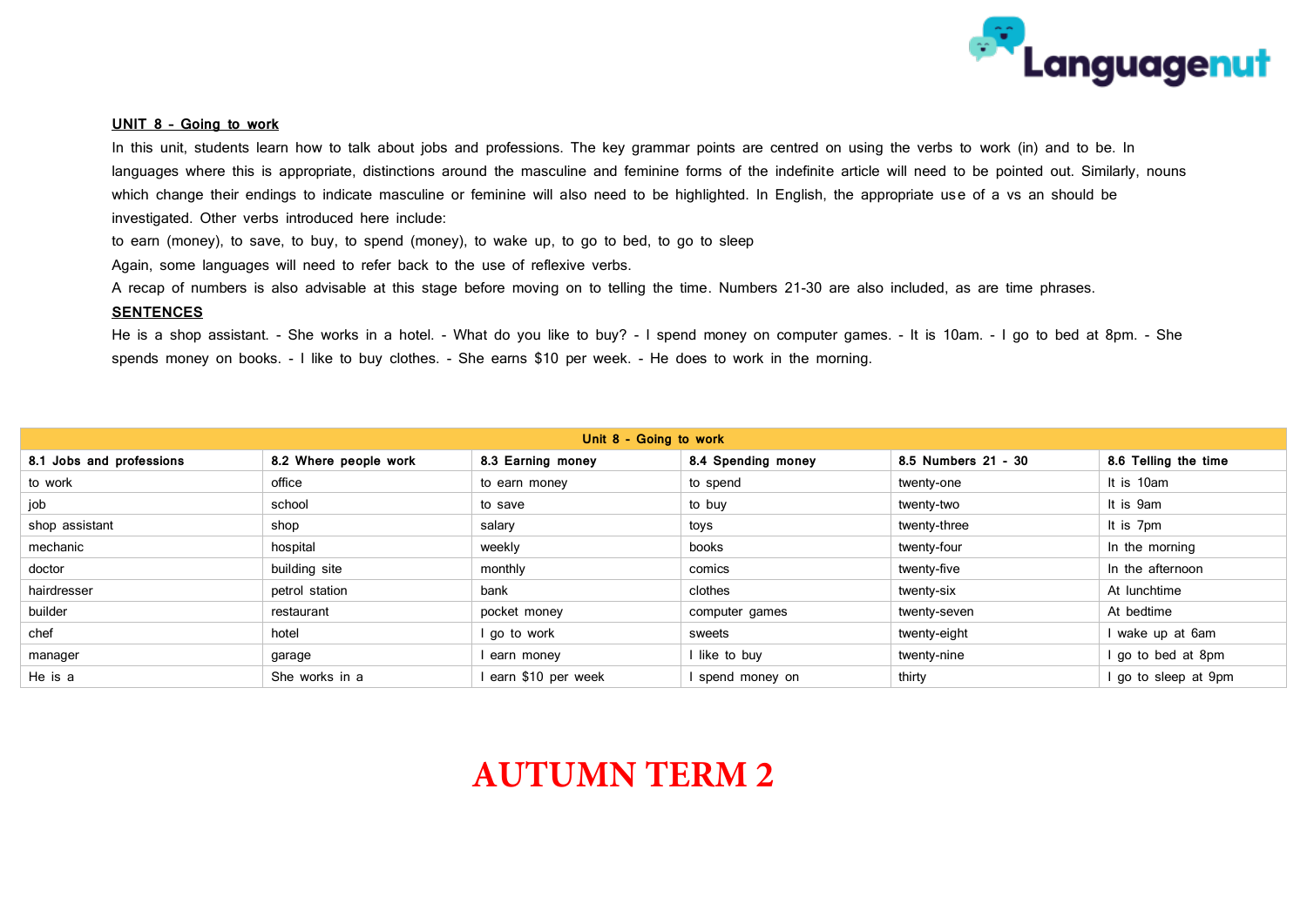

#### **UNIT 9 – Around the world**

Unit 9 introduces more countries around the world so at this point it might be a good idea to revise the I live in... grammar points introduced in Unit 3. The verb to speak is revised, and the following new verbs are introduced:

to come from, to fly, to sleep

#### **SENTENCES**

They speak Norwegian in Norway. - Where do you come from? - We stay in a hotel. - You come from New Zealand. - He does not come from the south. - I speak Mandarin and Danish. - She lives in the south of Sweden. - We are not going to the seaside. - We come from the south of Wales. - He speaks Polish.

| Unit 9 - Around the world |                        |                     |                    |                           |                       |  |  |  |
|---------------------------|------------------------|---------------------|--------------------|---------------------------|-----------------------|--|--|--|
| 9.1 More countries        | 9.2 Compass points and | 9.3 Other languages | 9.4 At the airport | 9.5 Packing for a holiday | 9.6 Holiday locations |  |  |  |
|                           | navigation             |                     |                    |                           |                       |  |  |  |
| come from                 | North                  | speak               | to fly             | holiday                   | seaside               |  |  |  |
| Wales                     | South                  | Welsh               | airport            | passport                  | beach                 |  |  |  |
| Scotland                  | East                   | Arabic              | aeroplane          | tickets                   | hotel                 |  |  |  |
| Ireland                   | West                   | Norwegian           | pilot              | sunglasses                | campsite              |  |  |  |
| Norway                    | map                    | <b>Mandarin</b>     | check-in desk      | suncream                  | tent                  |  |  |  |
| Sweden                    | globe                  | Danish              | security           | suitcase                  | caravan               |  |  |  |
| China                     | in the South           | Portuguese          | runway             | rucksack                  | playground            |  |  |  |
| New Zealand               | in the North           | Polish              | take-off           | flip flops                | I go to the beach     |  |  |  |
| Japan                     | I live in the south    | Urdu                | landing            | beach towel               | I stay in a hotel     |  |  |  |
| Russia                    | I live in the north    | Hindi               | I am travelling to | swimming costume          | I sleep in a tent     |  |  |  |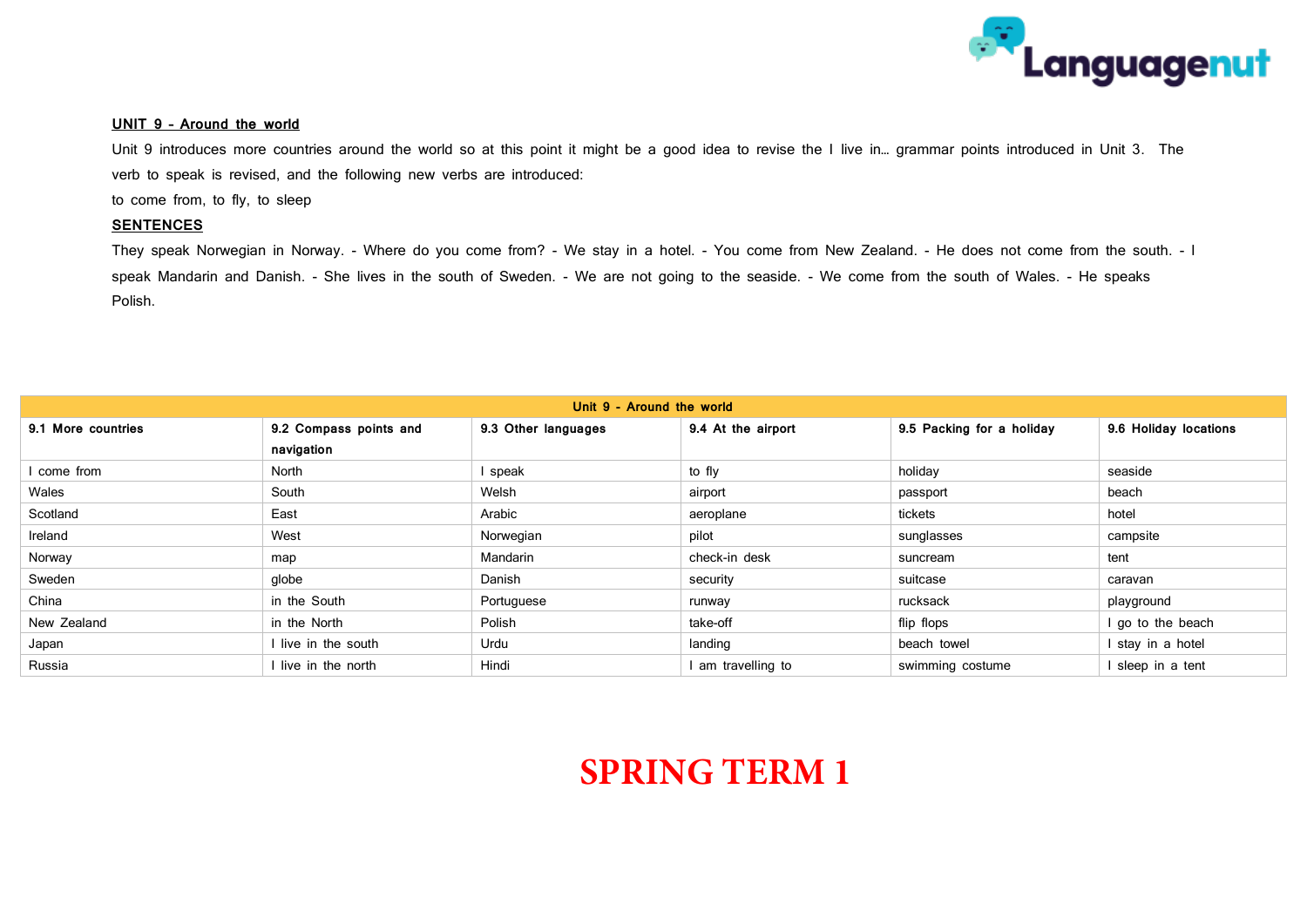

#### **UNIT 10 – Healthy lifestyle**

In Unit 10 learners come across verbs which help them talk about sports and being outside. These include:

to ride (a bicycle), to go for a walk, to jog, to explore, to run

Expressing likes and dislikes is also recapped as students talk about their food and eating preferences, and similarly negatives are revised.

Comparatives and superlatives are introduced in order to extend students' capacity to express their likes, dislikes and preferences.

#### **SENTENCES**

I ride my bike. - I like vegetables. - I do not like junk food. - Fruit is better than sweets. - Junk food is worse than salad. - That is unhealthy. - She is good at football. - I eat vegetables once a week. - He goes for a walk outdoors. - She is not lazy.

| Unit 10 - Healthy lifestyle |                            |                     |                              |                         |                       |  |  |  |
|-----------------------------|----------------------------|---------------------|------------------------------|-------------------------|-----------------------|--|--|--|
| 10.1 Talking sports         | 10.2 Enjoying the outdoors | 10.3 Healthy eating | 10.4 Keeping fit             | 10.5 Unhealthy living   | 10.6 Comparatives and |  |  |  |
|                             |                            |                     |                              |                         | superlatives          |  |  |  |
| football                    | playing field              | food                | to exercise                  | unhealthy               | good                  |  |  |  |
| tennis                      | pitch                      | drink               | to jog                       | to be lazy              | better                |  |  |  |
| karate                      | woods                      | eat fruit           | yoga                         | sugary                  | best                  |  |  |  |
| judo                        | outdoors                   | I like vegetables   | I am sporty                  | fatty                   | bad                   |  |  |  |
| swimming                    | to explore                 | I prefer salad      | I keep fit                   | Sweets are bad for me   | worse                 |  |  |  |
| horse riding                | to run                     | eat healthy food    | I do not eat snacks          | Fizzy drinks are sugary | worst                 |  |  |  |
| hockey                      | ride my bike               | drink water         | I like walking               | Junk food is fatty      | That is good          |  |  |  |
| table tennis                | go for a walk              | It is good for me   | I do not like junk food      | I do not exercise       | I am better           |  |  |  |
| golf                        | go for a jog               | fresh               | I exercise every day         | I do not like sport     | She is best           |  |  |  |
| badminton                   | go to the park             | healthy             | l eat vegetables once a week | I sit on the sofa       | He is worse           |  |  |  |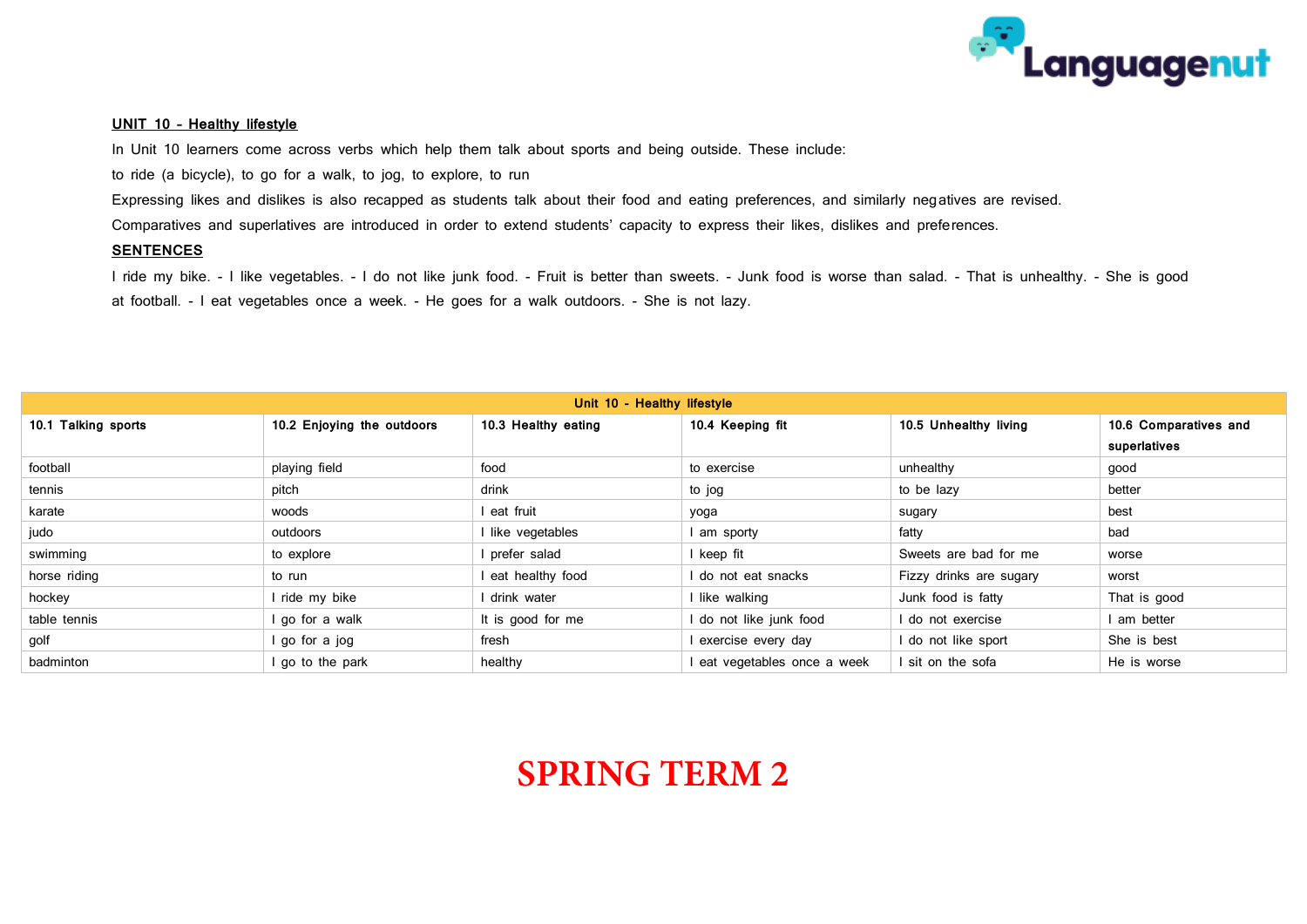

#### **UNIT 11 – Clothes and shopping**

Unit 11 uses the topic of clothes and shopping to introduce new vocabulary and extend learners' grasp of changes to adjective endings to reflect masculine, feminine or plural in languages where this applies. The verb to get dressed is revised and the following new verbs are included: to get undressed, to wear, to try on, to hang up (clothes), to fold, to put away Students are also introduced to demonstrative pronouns in both their singular and plural forms: This, that, those, these

#### **SENTENCES**

I get dressed. - I prefer these blue shorts. - Do you like that skirt? - I put away my t-shirts. - These large clothes are uncomfortable. - I wear a coat. - His size is medium. - He puts his clothes in the wardrobe. - You like those trousers. - She wears a black belt.

| Unit 11 - Clothes and shopping |                   |                      |                            |                       |                     |  |  |  |
|--------------------------------|-------------------|----------------------|----------------------------|-----------------------|---------------------|--|--|--|
| 11.1 Clothes                   | 11.2 More clothes | 11.3 Getting dressed | 11.4 Talking about clothes | 11.5 Going shopping 1 | 11.6 My wardrobe    |  |  |  |
| clothes                        | blouse            | to get dressed       | loose                      | to try on             | to hang up          |  |  |  |
| underwear                      | shirt             | to get changed       | baggy                      | small                 | to fold             |  |  |  |
| socks                          | vest              | to wear              | tight                      | large                 | to put away         |  |  |  |
| t-shirt                        | shoes             | buttons              | smart                      | medium                | laundry             |  |  |  |
| dress                          | coat              | zip                  | casual                     | fitting room          | wardrobe            |  |  |  |
| skirt                          | jacket            | laces                | scruffy                    | My size is            | drawer              |  |  |  |
| trousers                       | hat               | belt                 | fashionable                | I like this skirt     | hanger              |  |  |  |
| shorts                         | scarf             | I wear a coat        | unfashionable              | I like that dress     | I fold my trousers  |  |  |  |
| jeans                          | tracksuit         | I wear shorts        | comfortable                | I like those trousers | I put away my socks |  |  |  |
| jumper                         | school uniform    | I prefer skirts      | uncomfortable              | I like these shoes    | I put my clothes in |  |  |  |

## **SUMMER TERM 1**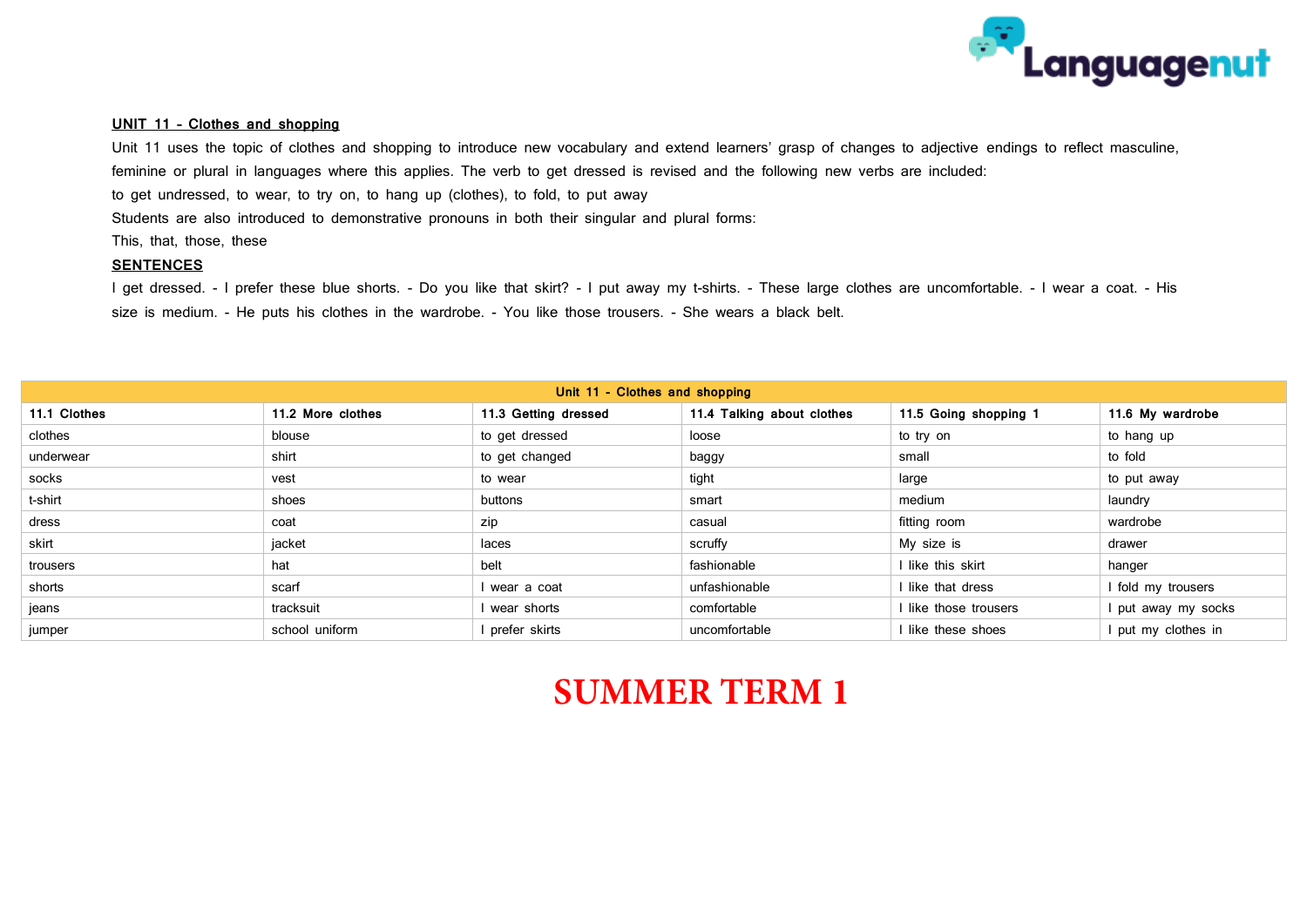

#### **UNIT 12 – Weather**

Through the topic of weather, students are introduced to more question formats using the pronoun what. They are provided with a scaffold to answer questions about weather conditions and temperatures and are also presented with more numbers (31-40).

#### **SENTENCES**

What's the weather like? - It is cold. - What's the temperature? - It is 25 degrees. - It is sunny. - There is a storm. - I wear sunglasses. - Here is the weather report. - You put on a scarf. - Today is not cloudy.

| Unit 12 - Weather             |                      |                         |                               |                            |                      |  |  |  |
|-------------------------------|----------------------|-------------------------|-------------------------------|----------------------------|----------------------|--|--|--|
| 12.1 What's the weather like? | 12.2 Numbers 31 - 40 | 12.3 Temperature        | 12.4 Dressing for the weather | 12.5 Weather reports       | 12.6 Extreme weather |  |  |  |
| weather                       | thirty-one           | temperature             | scarf                         | today                      | tornado              |  |  |  |
| What's the weather like?      | thirty-two           | degrees                 | gloves                        | sun                        | storm                |  |  |  |
| It is cold                    | thirty-three         | minus                   | boots                         | rain                       | thunder              |  |  |  |
| It is foggy                   | thirty-four          | Is it hot?              | waterproof jacket             | wind                       | lightning            |  |  |  |
| It is hot                     | thirty-five          | What's the temperature? | wellington boots              | cloud                      | hurricane            |  |  |  |
| It is sunny                   | thirty-six           | It is 25 degrees        | sunhat                        | fog                        | earthquake           |  |  |  |
| It is windy                   | thirty-seven         | It is minus 5 degrees   | umbrella                      | Here is the weather report | flood                |  |  |  |
| It is rainy                   | thirty-eight         | It is below 10 degrees  | fan                           | It is wet                  | heatwave             |  |  |  |
| It is snowy                   | thirty-nine          | It is very hot          | I wear sunglasses             | It is dry                  | hail                 |  |  |  |
| It is freezing                | forty                | It is very cold         | I put on a hat                | It is cloudy               | icy                  |  |  |  |

## **SUMMER TERM 2**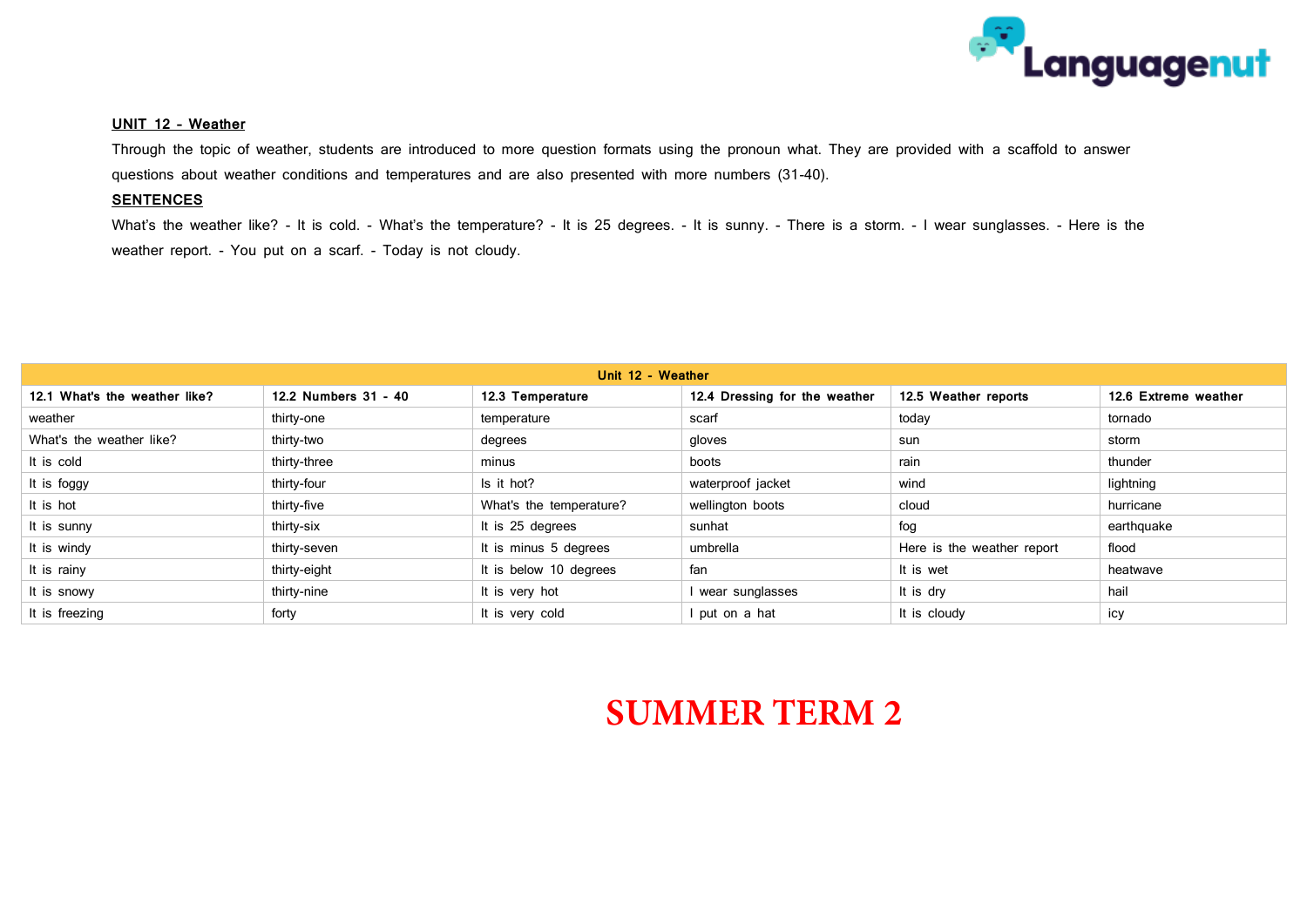

#### **UNIT 13 – Useful phrases**

Unit 13 extends students' knowledge of question formats, introduces simple pairs of opposites and provides further knowledge of connecting words which can be used to build longer and more complex sentences. In addition, learners encounter the simple future tense as well as possessive pronouns. New verbs in this unit include:

to understand, to repeat, to know

#### **SENTENCES**

Where are the dogs? - How old is your brother? - What is the opposite of left? - I am going to go shopping. - That is my book. - Please could you repeat that? - They are going to go swimming tomorrow. - Your eyes are brown. - His jumper is red and hers is orange. - What do you mean?

### **Y5, Y6: 2023-2024**

| Unit 13 - Useful phrases |                               |                       |                                |                               |                             |  |  |  |
|--------------------------|-------------------------------|-----------------------|--------------------------------|-------------------------------|-----------------------------|--|--|--|
| 13.1 Asking questions    | 13.2 Opposites                | 13.3 Connecting words | 13.4 Talking about the future  | 13.5 Saying that you don't    | 13.6 Mine and yours         |  |  |  |
|                          |                               |                       |                                | understand                    |                             |  |  |  |
| How?                     | up                            | and                   | future                         | to understand                 | The dog is mine             |  |  |  |
| When?                    | down                          | but                   | later                          | to repeat                     | Your hair is long           |  |  |  |
| Where?                   | in                            | also                  | tomorrow                       | to know                       | His cat is small            |  |  |  |
| What?                    | out                           | next                  | next week                      | I do not understand           | Her clothes are new         |  |  |  |
| Who?                     | yes                           | then                  | next month                     | Please could you repeat that? | Their house is big          |  |  |  |
| How old are you?         | no                            | finally               | at the weekend                 | Once again, please            | That's not yours, it's mine |  |  |  |
| When is your birthday?   | forwards                      | because               | I am going to                  | I am confused                 | My sister is fifteen years  |  |  |  |
|                          |                               |                       |                                |                               | old                         |  |  |  |
| Where is the cat?        | backwards                     | therefore             | am going to go swimming        | I do not know                 | Our parents are kind        |  |  |  |
| What are you doing?      | Left is opposite to right     | so                    | He is going to go shopping     | That is not clear             | His jumper is blue and hers |  |  |  |
|                          |                               |                       |                                |                               | is green                    |  |  |  |
| Who is that?             | What is the opposite of left? | however               | They are going to go into town | What do you mean?             | Your eyes are brown         |  |  |  |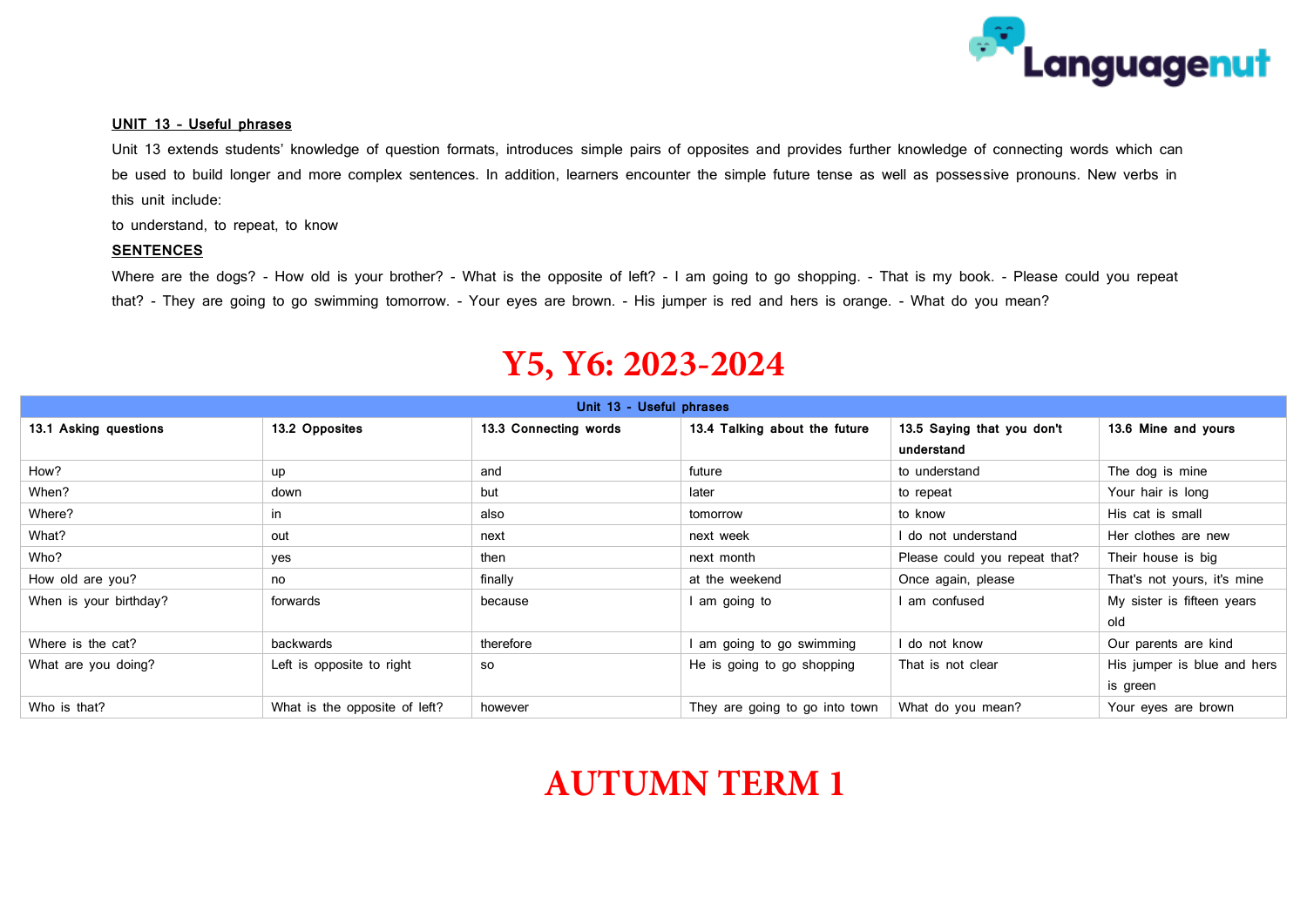

#### **UNIT 14 – More about food and mealtimes**

Unit 14 extends students' knowledge of telling the time so it may be useful at this point to also recap some of the vocabulary and structures from Unit 8 before moving onto the more complex sentences offered here. It also continues with the question formats introduced in the previous unit. New verbs helpful for this grammar point are: to start and to finish. A further range of new verbs is also providing to help students talk about cooking, growing, preparing and eating food, such as:

to cook, to help, to chop, to stir, to grow, to dig, to water, to plant, to taste , to bite, to chew

Again, question forms are included and learners are provided with scaffolds to construct answers.

#### **SENTENCES**

What time is it? - It finishes at 5pm. - What do you eat for lunch? - Where is the cafeteria? - I water the plants. - It tastes delicious. - We eat together in the cafeteria. - It does not taste nice. - She lays the table and I chop vegetables. - Do you grow potatoes?

| Unit 14 - More about food and mealtimes |                               |                         |                      |                    |                          |  |  |  |
|-----------------------------------------|-------------------------------|-------------------------|----------------------|--------------------|--------------------------|--|--|--|
| 14.1 Telling the time                   | 14.2 Lunchtime at school      | 14.3 In the cafeteria   | 14.4 Cooking at home | 14.5 Growing food  | 14.6 Eating and tasting  |  |  |  |
| What time is it?                        | packed lunch                  | tables                  | to cook              | to grow            | to taste                 |  |  |  |
| It is 7.45                              | school dinner                 | chairs                  | to help              | to dig             | to bite                  |  |  |  |
| It is 3.15                              | lunch money                   | benches                 | to chop              | to water           | to chew                  |  |  |  |
| It is 11.30                             | Where do you eat lunch?       | vending machine         | to stir              | to plant           | What does it taste like? |  |  |  |
| It is 12.30                             | What time is the lunch break? | water fountain          | I chop vegetables    | seeds              | It does not taste nice   |  |  |  |
| It is $6.15$                            | What do you eat for lunch?    | food counter            | You stir the sauce   | plants             | It tastes delicious      |  |  |  |
| It is 9.25                              | eat sandwiches                | till                    | She lays the table   | earth              | It is chewy              |  |  |  |
| It is 4.15                              | drink water                   | l eat in the cafeteria  | We eat together      | I grow potatoes    | It is crunchy            |  |  |  |
| It starts at 10.30                      | l buy my lunch                | Where is the cafeteria? | They clear up        | I dig the earth    | It is soft               |  |  |  |
| It finishes at 2.45                     | eat a packed lunch            | I buy a snack           | I help               | I water the plants | It is hard               |  |  |  |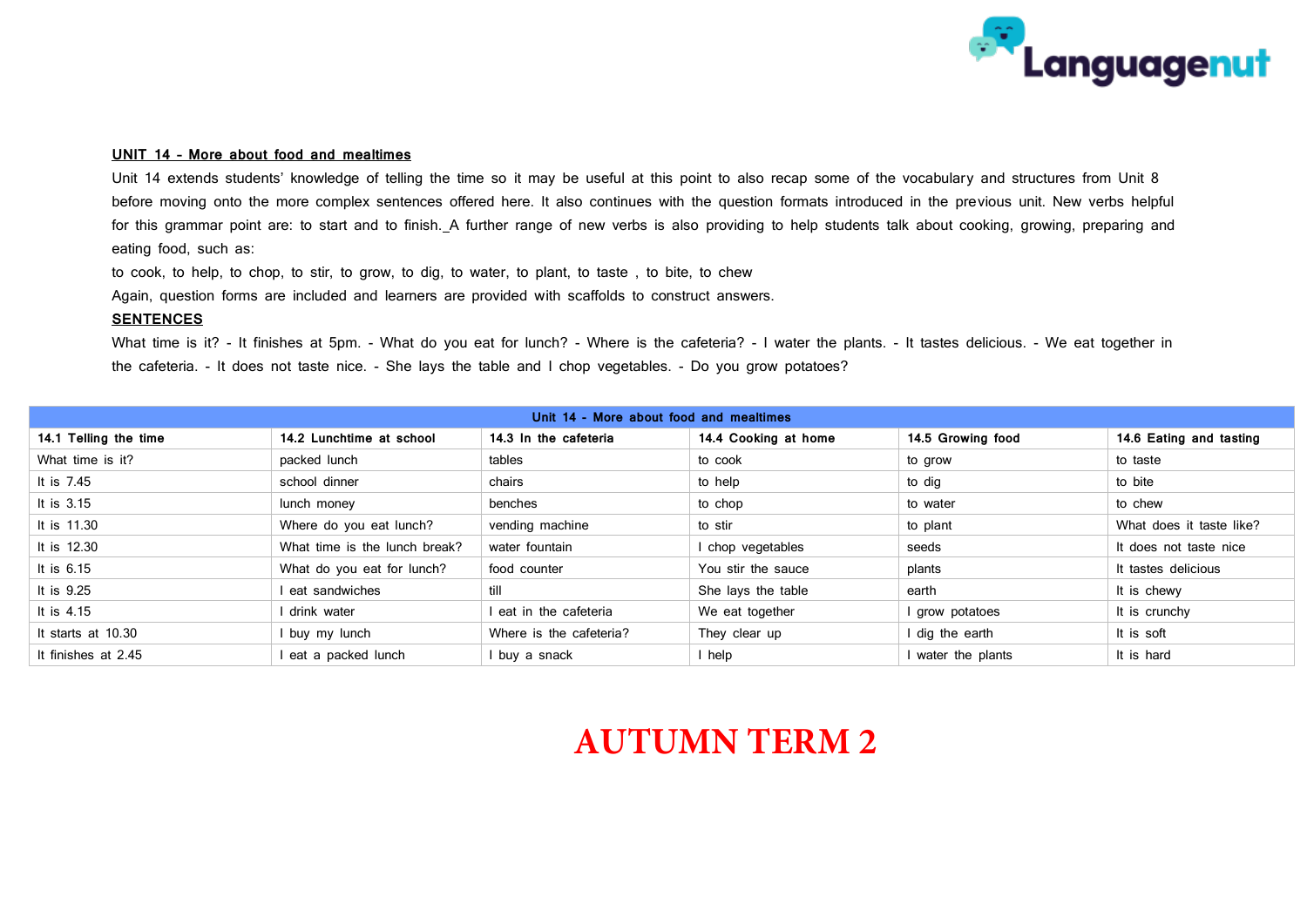

#### **UNIT 15 – Around the house**

Unit 15 guides learners to talk about their houses, including what is in each room and what they do around the house. It returns to the structure there is/there are and encourages learning a range of new vocabulary to describe what is in the house. New verbs include:

to clean, to tidy, to wash up, to vacuum

Other verbs previously introduced and revisited here include:

to wash, to eat, to watch (TV), to play

#### **SENTENCES**

In the kitchen there is not a cooker. - There is an armchair in the living room. - In the bathroom there is a shower. - Are there trees in the garden? - I tidy my bedroom. - You wash up the dishes. - We play football in the garden. - There are pots and pans in the kitchen. - The bathroom is upstairs. - We do the housework, then we watch tv.

| Unit 15 - Around the house |                             |                          |                        |                                 |                            |  |  |
|----------------------------|-----------------------------|--------------------------|------------------------|---------------------------------|----------------------------|--|--|
| 15.1 In the kitchen        | 15.2 In the living room     | 15.3 In the bathroom     | 15.4 In the garden     | 15.5 Around the house           | 15.6 Jobs around the       |  |  |
|                            |                             |                          |                        |                                 | house                      |  |  |
| In the kitchen there is    | In the living room there is | In the bathroom there is | In the garden there is | upstairs                        | to clean                   |  |  |
| microwave                  | sofa                        | shower                   | lawn                   | downstairs                      | to tidy                    |  |  |
| oven                       | armchair                    | bath                     | patio                  | front door                      | to wash up                 |  |  |
| refrigerator               | cushion                     | sink                     | shed                   | back door                       | to vacuum                  |  |  |
| freezer                    | coffee table                | toilet                   | swing                  | doorbell                        | housework                  |  |  |
| worktop                    | fireplace                   | cabinet                  | slide                  | hallway                         | clean the kitchen          |  |  |
| sink                       | carpet                      | towel                    | flowers                | I wash in the bathroom          | wash up the dishes         |  |  |
| crockery                   | rug                         | toothbrush               | trees                  | I eat breakfast in the kitchen  | I tidy my bedroom          |  |  |
| cutlery                    | window                      | toothpaste               | hedge                  | You watch tv in the living room | We do the housework        |  |  |
| pots and pans              | curtains                    | soap                     | bush                   | We play football in the garden  | He vacuums the living room |  |  |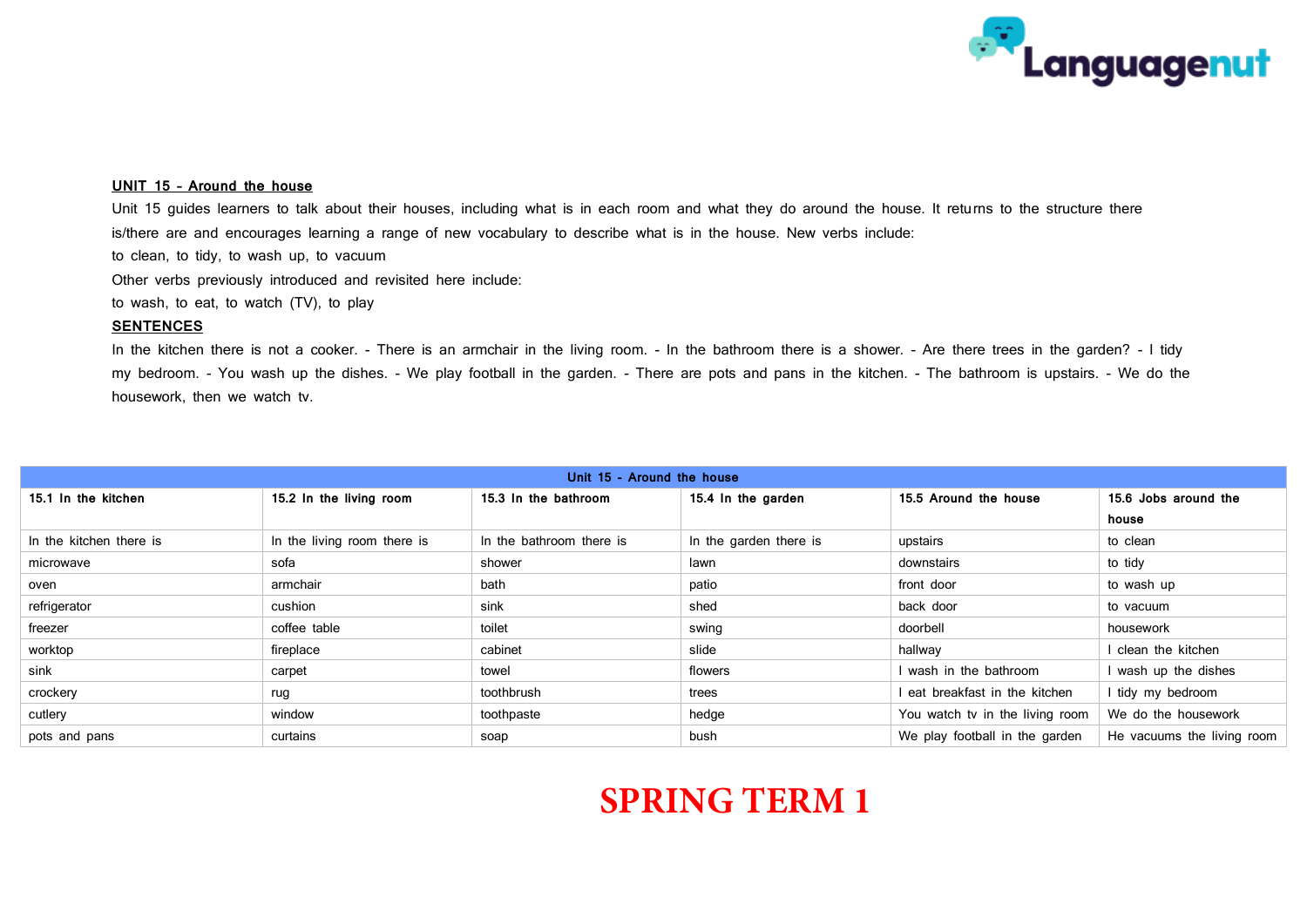

#### **UNIT 16 – Music and celebrations**

In this unit learners come across different ways of expressing opinions, which builds upon what they have learned in Units 6 and 10. It also introduces further ways of expressing negatives, using the forms not, no one, and never. The verbs to love, to prefer and to hate are recapped and new verbs in this unit include:

to listen, to clap, to sing, to whistle, to celebrate

#### **SENTENCES**

She listens to pop music. - We hate country music. - Classical music is the best. - No one plays drums. - I never play the piano. - Why do you not play the flute? - Rock music is better than pop. - You do not play the flute because you do not like it. - I like to clap my hands. - He is not a musician.

| Unit 16 - Music and celebrations |                               |                          |                                   |                       |                   |  |  |  |
|----------------------------------|-------------------------------|--------------------------|-----------------------------------|-----------------------|-------------------|--|--|--|
| 16.1 Types of music              | 16.2 Expressing opinions      | 16.3 Types of instrument | 16.4 Expressing negatives         | 16.5 Different sounds | 16.6 Celebrations |  |  |  |
| to listen to                     | to love                       | to play                  | I do not play the flute           | to clap               | to celebrate      |  |  |  |
| pop music                        | to prefer                     | piano                    | He does not like the guitar       | to hum                | birthday          |  |  |  |
| rock music                       | to hate                       | quitar                   | No one likes the cello            | to sing               | Easter            |  |  |  |
| country music                    | love country music            | drums                    | She never listens to country to   | to whistle            | Halloween         |  |  |  |
|                                  |                               |                          | music                             |                       |                   |  |  |  |
| classical music                  | She prefers rock music        | flute                    | We do not like music              | song                  | Christmas         |  |  |  |
| radio                            | We hate rock music            | violin                   | It is not easy to play the violin | tune                  | New Year          |  |  |  |
| I like pop music                 | Rock music is better than pop | cello                    | You do not like rock music        | I clap my hands       | Eid               |  |  |  |
| She listens to rock music        | Country music is worse than   | play the piano           | We never play piano               | She whistles a tune   | Diwali            |  |  |  |
|                                  | rock                          |                          |                                   |                       |                   |  |  |  |
| They listen to the radio         | Classical music is the worst  | He plays the guitar      | No one plays drums                | They sing a song      | Ramadan           |  |  |  |
| He likes country music           | Pop music is the best         | We play the violin       | He is not a musician              | You hum a tune        | Hanukkah          |  |  |  |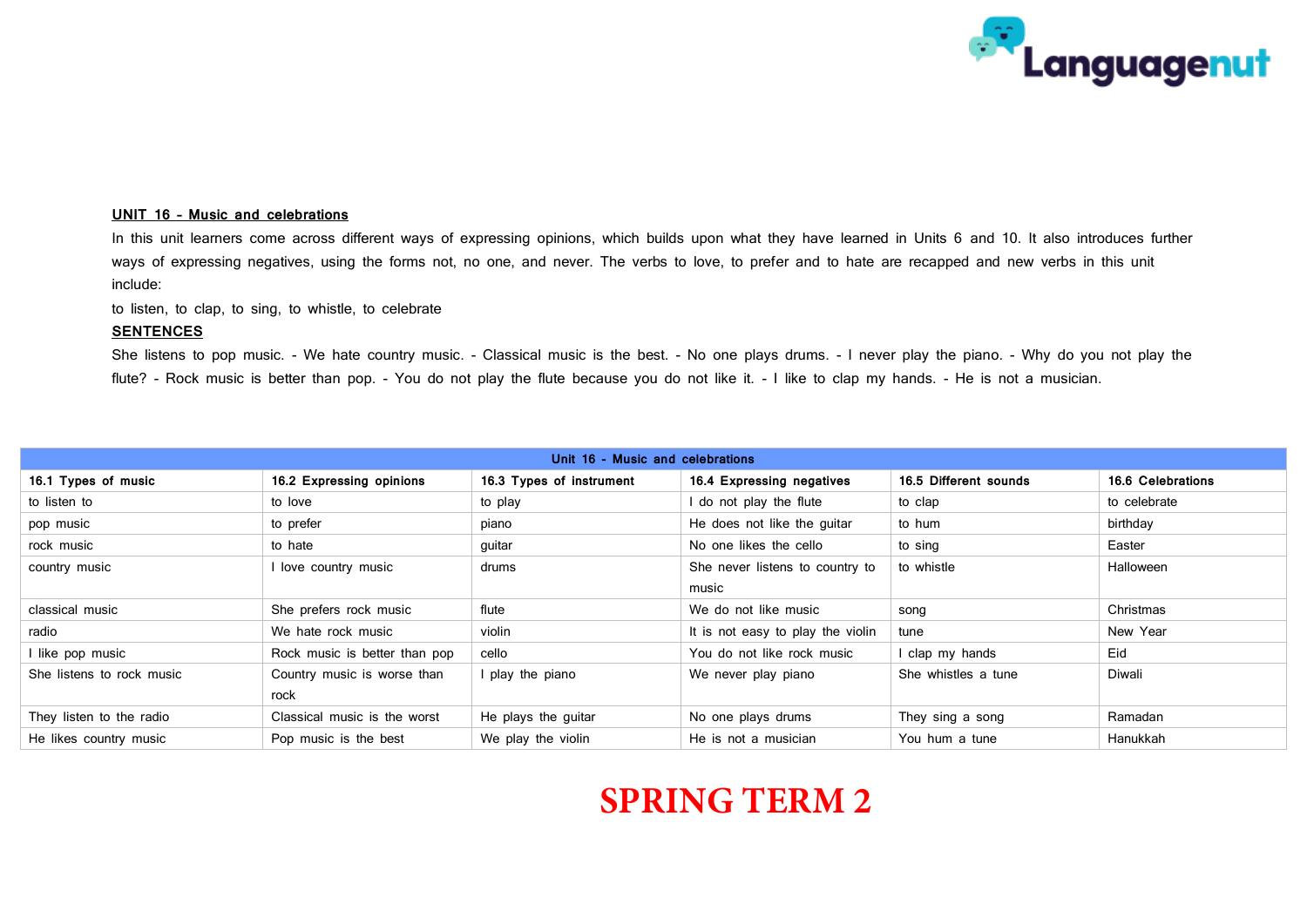

#### **UNIT 17 – On the way to school**

Unit 17 presents sections on directions and travel. It allows learners to discover the imperative forms of verbs such as to turn and to go and introduces new verbs such as to leave, to travel and to arrive. It also provides opportunities to incorporate previous learning such as telling the time and time phrases, as well as question formats. Other verbs introduced include to cross (over), to look and to be lost.

| Unit 17 - On the way to school |                                |                                |                     |                        |                              |  |  |
|--------------------------------|--------------------------------|--------------------------------|---------------------|------------------------|------------------------------|--|--|
| 17.1 Directions                | 17.2 My journey                | 17.3 Buying bus and train      | 17.4 Local features | 17.5 Crossing the road | 17.6 Getting lost            |  |  |
|                                |                                | tickets                        |                     |                        |                              |  |  |
| turn left                      | to leave                       | ticket                         | town hall           | to cross               | to be lost                   |  |  |
| turn right                     | to travel                      | return                         | library             | to look                | I am lost                    |  |  |
| go straight on                 | to arrive                      | single                         | shopping centre     | pedestrian crossing    | directions                   |  |  |
| cross the road                 | leave at 8.15am                | bus                            | post office         | kerb                   | map                          |  |  |
| up the hill                    | I go on the bus                | train                          | post box            | traffic                | Where am I?                  |  |  |
| second left                    | walk up the hill               | ticket office                  | church              | road safety            | How do I get to the library? |  |  |
| third right                    | cross the road                 | I would like a ticket to       | cinema              | traffic lights         | Which way is the station?    |  |  |
| at the traffic lights          | My school is at the end of the | How much is a single?          | bus stop            | I look both ways       | Have you got a map?          |  |  |
|                                | road                           |                                |                     |                        |                              |  |  |
| at the end of the road         | It takes 15 minutes            | What time does the bus arrive? | museum              | I walk slowly          | Where is the supermarket?    |  |  |
| on the corner                  | arrive at 8.30am               | What time does the train       | park                | l cross over           | Is it this way?              |  |  |
|                                |                                | leave?                         |                     |                        |                              |  |  |

#### **SENTENCES**

Don't turn left at the traffic lights. - I leave at 8.15am. - My school is on the corner. - What time does the train arrive? - How do I get to the supermarket? - Is it this way? - She would like a ticket to the shopping centre. - Go straight on at the traffic lights. - I walk slowly. - Have you got a map? Because I am lost.

### **SUMMER TERM 1**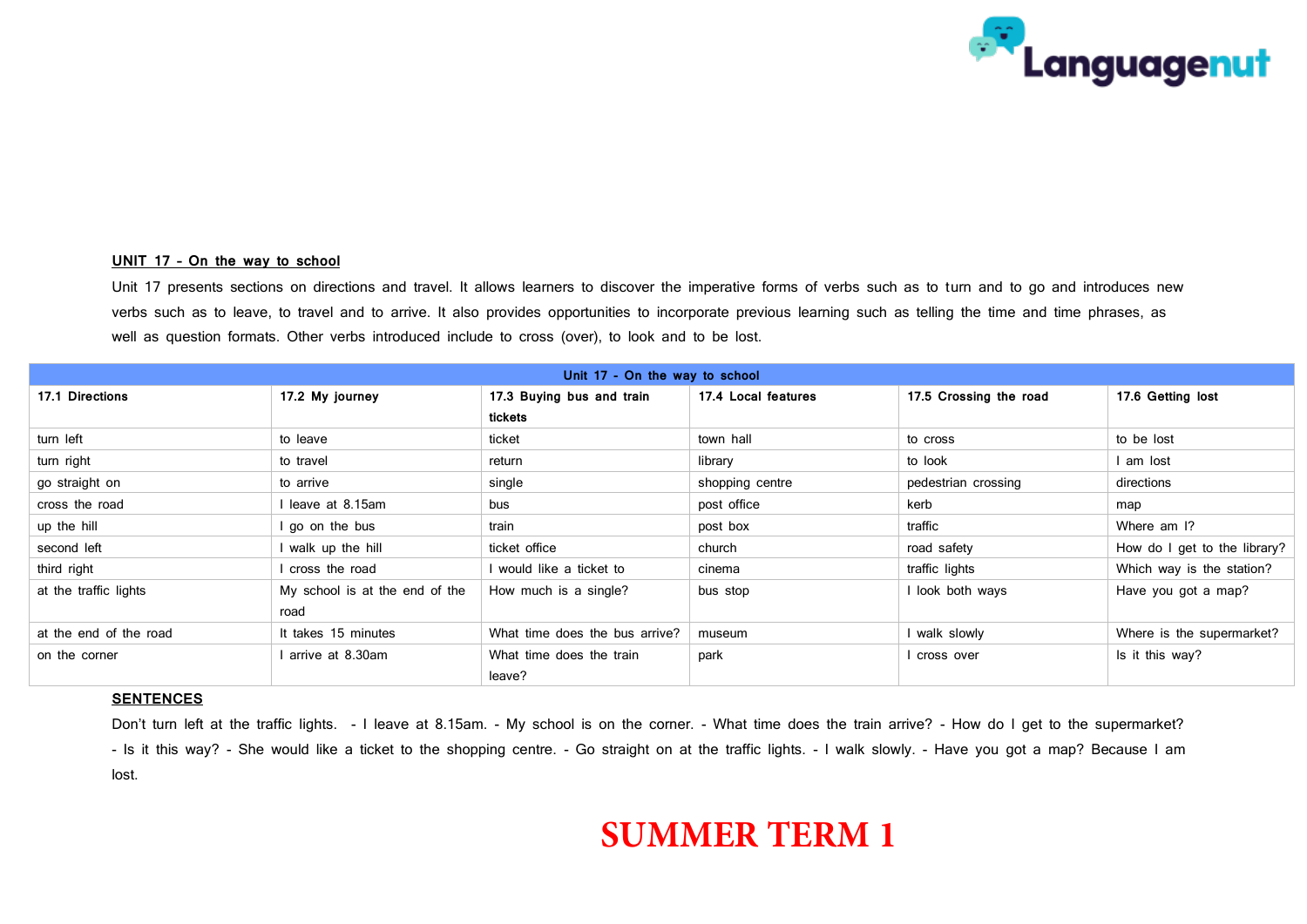

#### **UNIT 18 – Seasons and holidays**

Unit 18 develops learners' knowledge of time phrases and enables them to talk about different times of the year, including birthdays and spending time with family. It also recaps some of the weather vocabulary presented in Unit 12 and the conditional I would like presented in Unit 6. Additionally, the simple future tense first encountered in Unit 13 can be practised with some of the time phrases. New verbs in this unit include:

to invite, to give, to receive, to spend time, to visit

#### **SENTENCES**

It is windy in autumn. - I am going on holiday in a fortnight. - Next year I will be ten years old. - I would like books for my birthday. - I spend time with my family. - For his birthday he would like a computer. - What did you get for your birthday? - I will visit my aunt in a fortnight. - I got a present. - We don't like to spend time together.

| Unit 18 - Seasons and holidays |                            |                          |                   |                           |                       |  |  |  |
|--------------------------------|----------------------------|--------------------------|-------------------|---------------------------|-----------------------|--|--|--|
| 18.1 Seasons and weather 1     | 18.2 Seasons and weather 2 | 18.3 Expressions of time | 18.4 Birthdays    | 18.5 Buying a gift        | 18.6 Time with family |  |  |  |
| January                        | July                       | It is late               | to invite         | to give                   | to spend time         |  |  |  |
| February                       | August                     | It is early              | birthday          | to receive                | to visit              |  |  |  |
| March                          | September                  | now                      | party             | birthday present          | together              |  |  |  |
| April                          | October                    | then                     | gift              | wrapping paper            | relations             |  |  |  |
| May                            | November                   | recently                 | card              | gift card                 | aunt                  |  |  |  |
| June                           | December                   | soon                     | invitation        | thank you note            | uncle                 |  |  |  |
| spring                         | autumn                     | in a fortnight           | My birthday is on | It is for my friend       | cousin                |  |  |  |
| summer                         | winter                     | yesterday                | Happy birthday    | What do you want for your | cousins               |  |  |  |
|                                |                            |                          |                   | birthday?                 |                       |  |  |  |

### **SUMMER TERM 2**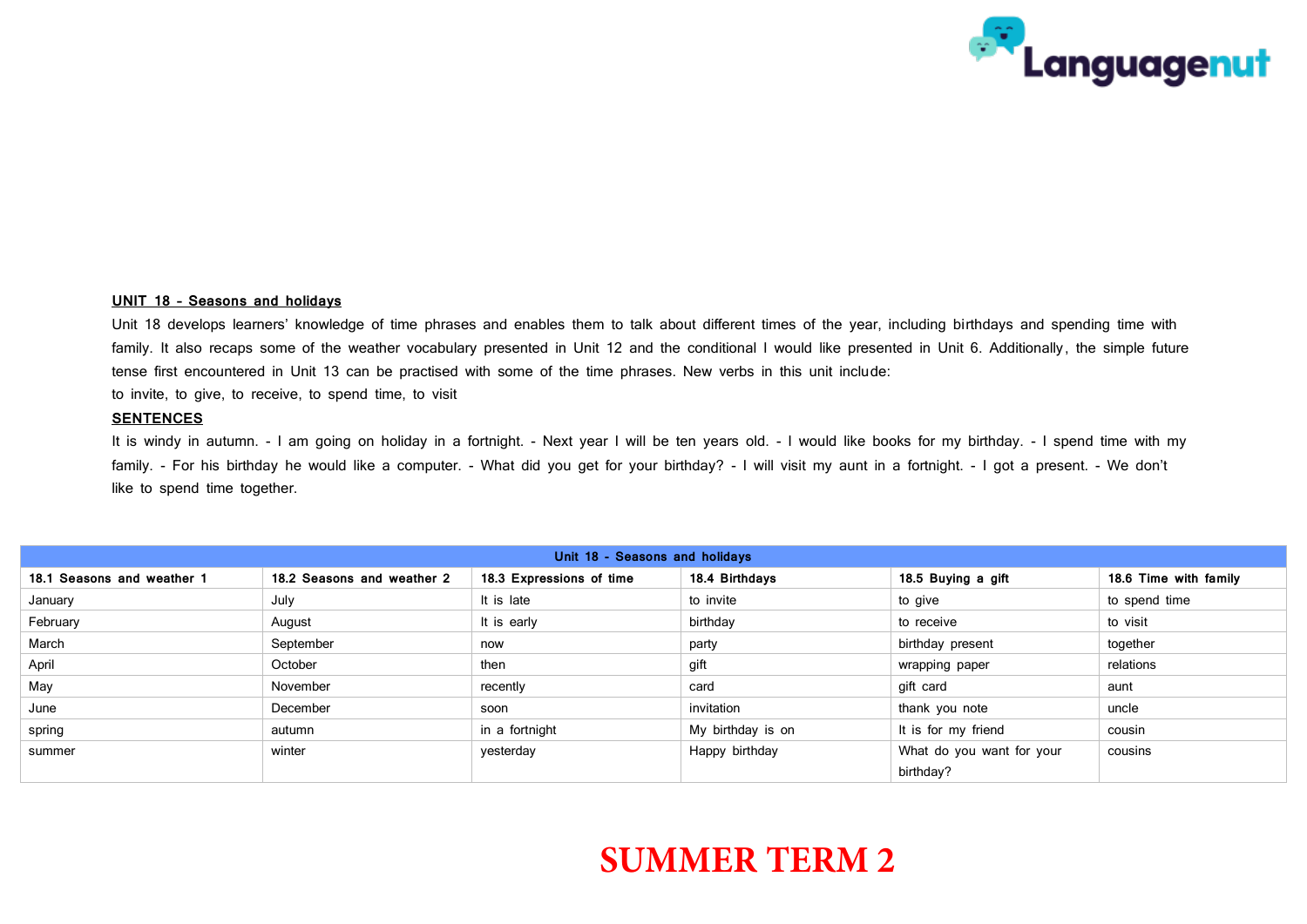

| It is cool in spring | it is windy in autumn | next year              | would like      | What did you get for your | I spend time with my |
|----------------------|-----------------------|------------------------|-----------------|---------------------------|----------------------|
|                      |                       |                        |                 | birthdav?                 | cousin               |
| It is hot in summer  | t is cold in winter   | the day after tomorrow | for my birthday | ' got a                   | l visit my aunt      |

#### **UNIT 19 – More about school**

Unit 19 briefly recaps the use of demonstrative pronouns as seen in Unit 11. It also introduces prepositions of place, provides revision of the first person singular form of a range of present tense verbs and encourages students to expand their sentences by using an array of connectives. New verbs include to study and to do.

#### **SENTENCES**

This is my school. - My school is next to the supermarket. - I do not study music. - I have English today. - I drink juice but not coffee. - I like maths but I prefer science. - He likes history so he does his homework. - After English it is lunchtime. - Is the science lab next to the sports hall? - She has detention because she did not do her homework.

### **Y6 2024-2025**

| Unit 19 - More about school |                   |                           |                          |                              |                               |  |  |  |
|-----------------------------|-------------------|---------------------------|--------------------------|------------------------------|-------------------------------|--|--|--|
| 19.1 Around our school      | 19.1 Prepositions | 19.1 More school subjects | 19.1 What I do at school | 19.1 What I do at break time | 19.1 Using connectives        |  |  |  |
| classroom                   | on                | to study                  | to do                    | I eat my lunch               | I drink water and eat fruit   |  |  |  |
| sports hall                 | under             | physical education        | to read                  | I have a snack               | I like history but not        |  |  |  |
|                             |                   |                           |                          |                              | geography                     |  |  |  |
| science lab                 | around            | music                     | I go to school           | I drink some water           | I study maths then science    |  |  |  |
| lockers                     | behind            | religious studies         | I study maths            | I play with my friends       | After English it is lunchtime |  |  |  |
| corridor                    | opposite          | home economics            | I play sport             | I have detention             | After lunch I play sport      |  |  |  |
| office                      | next to           |                           | I learn about religion   | I speak to my teacher        | I like art because it is fun  |  |  |  |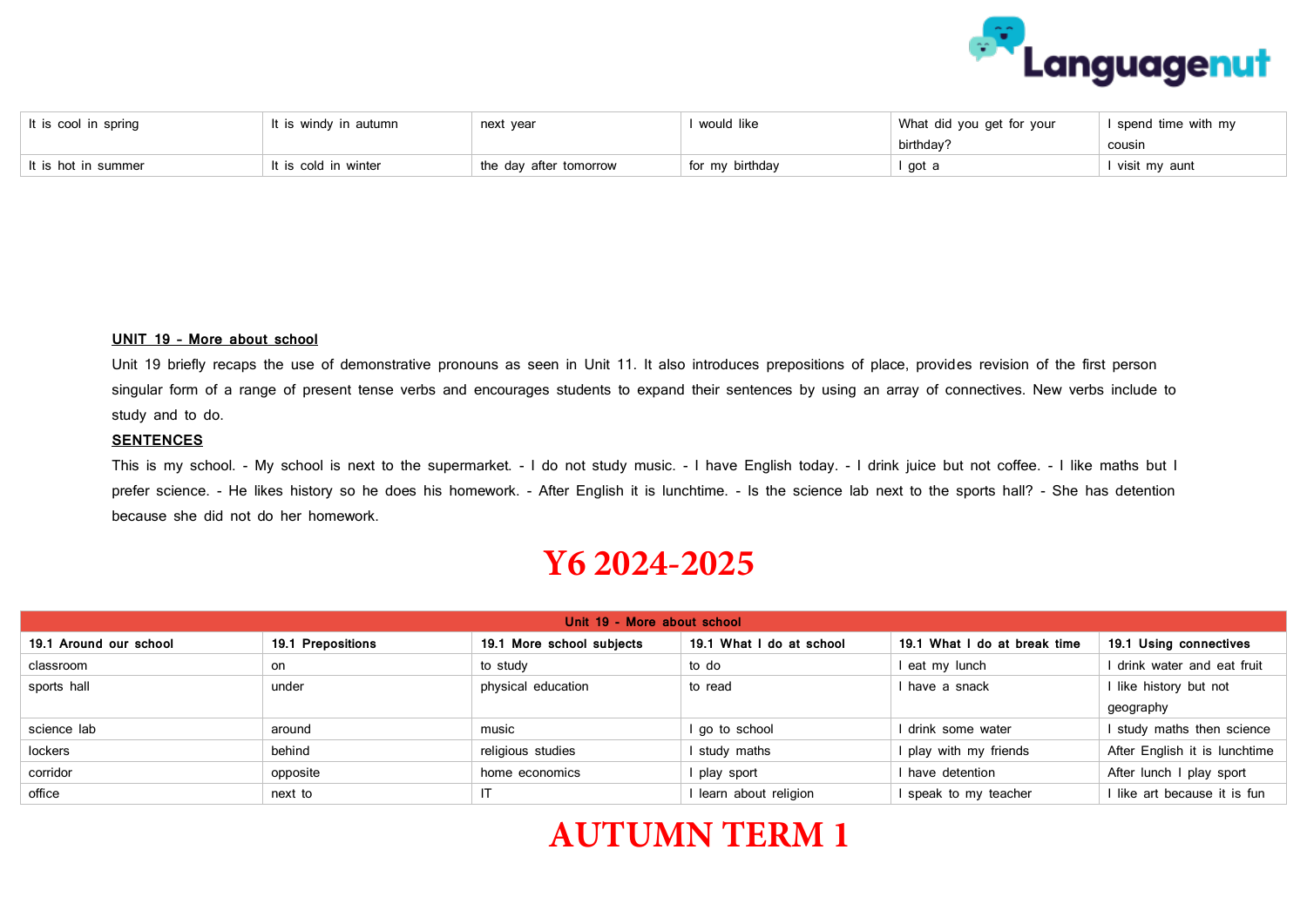

| library                | in between  | foreign languages | I do my homework     | I go to the cafeteria | I do not like maths        |
|------------------------|-------------|-------------------|----------------------|-----------------------|----------------------------|
|                        |             |                   |                      |                       | because it is hard         |
| This is my classroom   | in front of | homework          | I have English today | I go outside          | have detention because I   |
|                        |             |                   |                      |                       | did not do my homework     |
| This is the playground | ın          | subjects          | I have a test        | I stav indoors        | I like French so I do my   |
|                        |             |                   |                      |                       | homework                   |
| These are the lockers  | through     | timetable         | I read a book        | I play a game         | like science but prefer IT |

#### **UNIT 20 – Our world**

Unit 20 recaps some of the grammar points introduced in previous units, including some question forms and the conditional structure I would like + infinitive. It also presents new verbs to sunbathe and to swim.

#### **SENTENCES**

Where is France? - France is in Europe. - It is hot in Australia. - I would like to go to Italy. - I sunbathe on the beach. - I like to swim in the ocean. - They would not like to travel abroad. - There are lots of tourist attractions. - Would you like to stay at home? - There are beaches in Spain.

| Unit 20 - Our world |                          |                              |                              |                    |                   |  |  |
|---------------------|--------------------------|------------------------------|------------------------------|--------------------|-------------------|--|--|
| 20.1 The continents | 20.2 Talking about other | 20.3 Landscape features      | 20.4 Where would you like to | 20.5 In the city   | 20.6 On the beach |  |  |
|                     | countries                |                              | go?                          |                    |                   |  |  |
| Europe              | foreign                  | mountains                    | to go                        | skyscraper         | to sunbathe       |  |  |
| Africa              | foreign country          | lake                         | to stay                      | office block       | to swim           |  |  |
| South America       | abroad                   | forest                       | to travel                    | public transport   | sand              |  |  |
| North America       | capital city             | beach                        | I would like                 | tourist attraction | ocean             |  |  |
| Asia                | island                   | valley                       | I would like to go to Spain  | city centre        | deckchair         |  |  |
| Australasia         | It is hot in Australia   | field                        | I would like to stay at home | bank               | sandcastle        |  |  |
| Antarctica          | It is cold in Russia     | There are mountains in China | would like to travel to      | It is busy         | palm tree         |  |  |
|                     |                          |                              | America                      |                    |                   |  |  |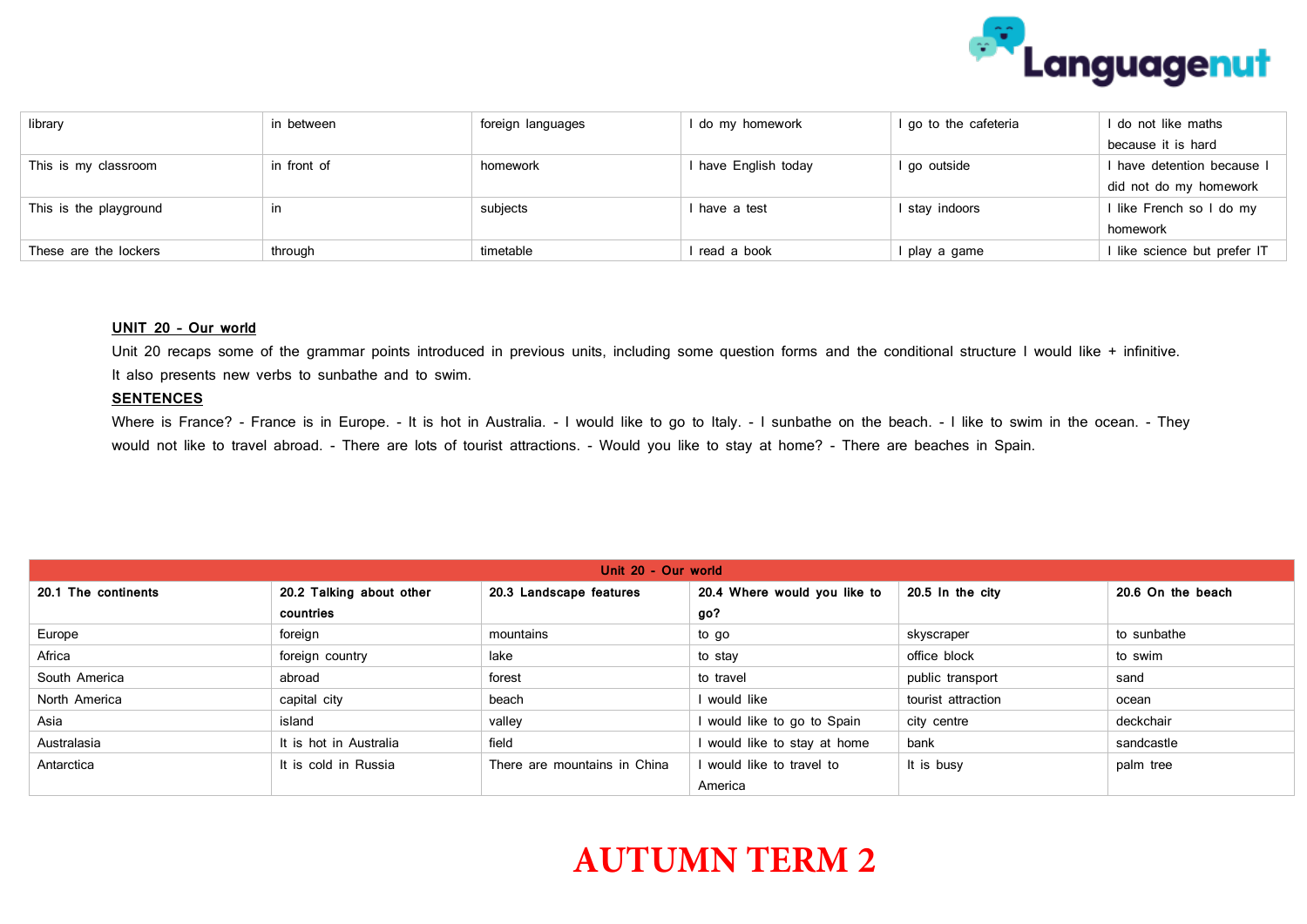

| the biggest continent  | Los Angeles is a city        | There are lakes in Italy | I would not like to go to the   | There are lots of tourist  | I swim in the sea      |
|------------------------|------------------------------|--------------------------|---------------------------------|----------------------------|------------------------|
|                        |                              |                          | beach                           | attractions                |                        |
| the smallest continent | London is the capital of the | There is a beach         | I would not like to go to a big | travel on public transport | My mother sunbathes on |
|                        | United Kingdom               |                          | city                            |                            | the beach              |
| Where is Asia?         | Greece has lots of islands   | There is a forest        | I would not like to travel      | I go to the city centre    | We build a sandcastle  |
|                        |                              |                          | abroad                          |                            |                        |

#### **UNIT 21 – Describing people and things**

Students' knowledge of adjectives is extended in Unit 21 through the use of a variety of words to describe people, hairstyles, patterns, colours and characteristics. It is a good point to recap changes to adjective endings in masculine, feminine and plural forms in languages where this occurs. This unit also introduces vocabulary and phrases used to express quantities.

#### **SENTENCES**

He is energetic. - They are funny. - Her hair is long. - My jumper is striped. - There is a brown pair of shoes. - There are lots of clothes. - We are brave, but you are scared. - Your skirt is pale pink. - He has many shirts. - Does she have a flowery skirt?

| Unit 21 - Describing people and things |                 |               |                             |                   |                 |  |  |
|----------------------------------------|-----------------|---------------|-----------------------------|-------------------|-----------------|--|--|
| 21.1 Different people                  | 21.2 Hairstyles | 21.3 Patterns | 21.4 More descriptive words | 21.5 More colours | 21.6 Quantities |  |  |
| He is interesting                      | bob             | striped       | He is strong                | pink              | a pair of       |  |  |
| She is elegant                         | spiky           | spotty        | She is quiet                | purple            | a group of      |  |  |
| You are funny                          | bald            | checked       | We are brave                | vellow            | a bunch of      |  |  |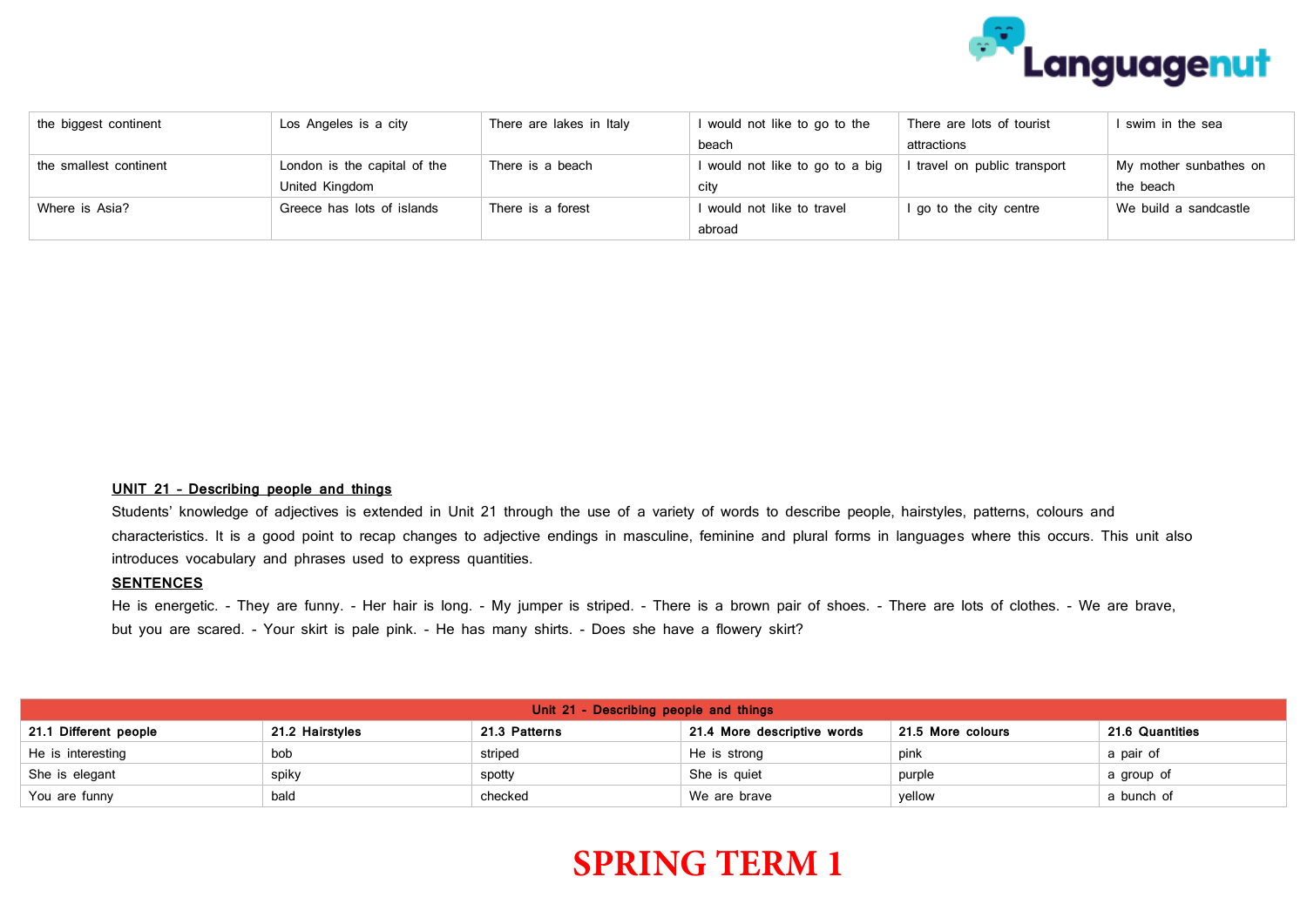

| am serious           | plaits               | flowery                 | You are scared       | gold                 | lots |
|----------------------|----------------------|-------------------------|----------------------|----------------------|------|
| They are intelligent | ponytail             | plain                   | They are adventurous | silver               | many |
| We are kind          | He is bald           | Her dress is spotty     | l am playful         | turquoise            | few  |
| He is silly          | She wears a ponytail | His shirt is checked    | He is naughty        | It is pale pink      | none |
| She is thoughtful    | His hair is spiky    | My top is plain         | She is clever        | It is bright yellow  | some |
| You are energetic    | She has a bob        | Your shorts are striped | You are careful      | It is a dark colour  | more |
| They are lazy        | His hair is long     | Her skirt is flowery    | They are noisy       | It is a light colour | less |

#### **UNIT 22 – Technology**

Unit 22 introduces a range of vocabulary for talking about different types of technology. A range of new verbs is presented, including:

to call (someone), to win, to lose, to download, to record, to stream

#### **SENTENCES**

I have a smartphone. - My favourite website is Languagenut. - I like to download music. - I prefer watching videos. - Video games are my favourite. - My brother uses apps on his phone. - Can you rewind this? - They do not like losing, but they love winning. - Is this song in the charts? - We do not have a tablet.

| Unit 22 - Technology |                |                   |               |             |            |  |
|----------------------|----------------|-------------------|---------------|-------------|------------|--|
| 22.1 Mobile phones   | 22.2 Computers | 22.3 Being online | 22.4 Games    | 22.5 Music  | 22.6 Video |  |
| to call someone      | <b>PC</b>      | router            | games console | to download | to record  |  |
| mobile phone         | laptop         | internet          | video games   | to listen   | to stream  |  |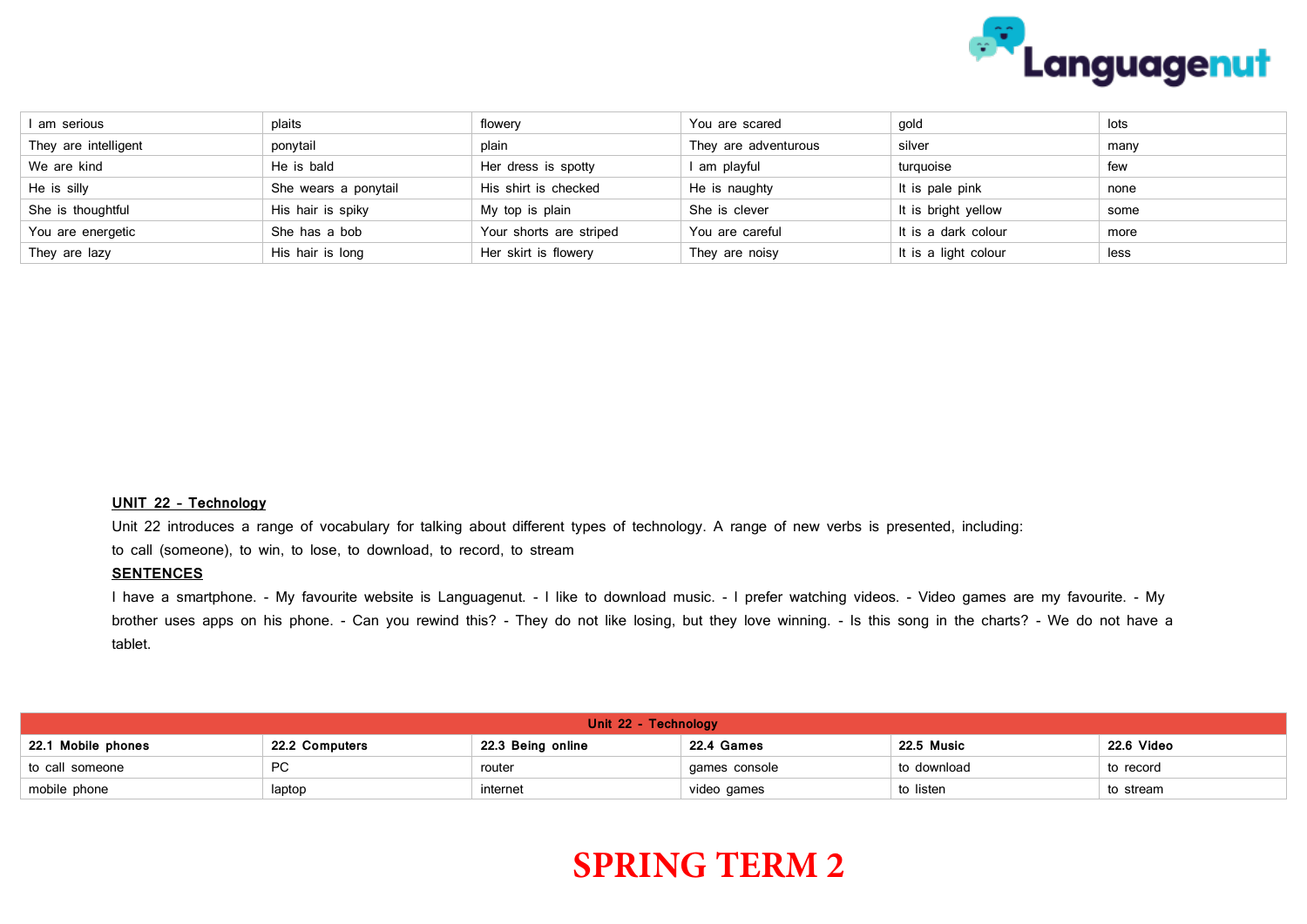

| smartphone           | tablet                  | broadband               | joystick             | the charts                 | playback              |
|----------------------|-------------------------|-------------------------|----------------------|----------------------------|-----------------------|
| SIM card             | memory stick            | hotspot                 | controller           | rapper                     | stop                  |
| screen               | keyboard                | website                 | headset              | singer                     | pause                 |
| text message         | mouse                   | l go online             | My favourite game is | rock band                  | rewind                |
| app                  | I do my homework on the | like online gaming      | My highest score is  | group                      | fast forward          |
|                      | laptop                  |                         |                      |                            |                       |
| have a smartphone    | I play on the computer  | The internet is down    | am a gamer           | My favourite group is      | like watching videos  |
| I call my friends    | We do not have a tablet | My favourite website is | I like winning       | This song is in the charts | like recording videos |
| use apps on my phone | My computer is broken   | use the internet a lot  | I do not like losing | He's a great singer        | Can you rewind this?  |

#### **UNIT 23 – The environment**

Unit 23 introduces students to verbs and phrases used for talking about the environment. The present continuous form of some verbs is presented, such as the weather is changing. In addition further numbers from 41-50 are introduced. New verbs include:

to recycle, to reuse, to rise, to melt, to change, to pollute, to contaminate, to be green, to protect, to prevent

#### **SENTENCES**

I recycle paper. - Sea levels are rising. - Pollution contaminates the air. - We have solar panels. - Is the climate changing? - Bad air quality is dangerous. - I protect the environment by recycling. - Acid rain is harmful to the Earth. - There is no smog in the air. - We do not save water.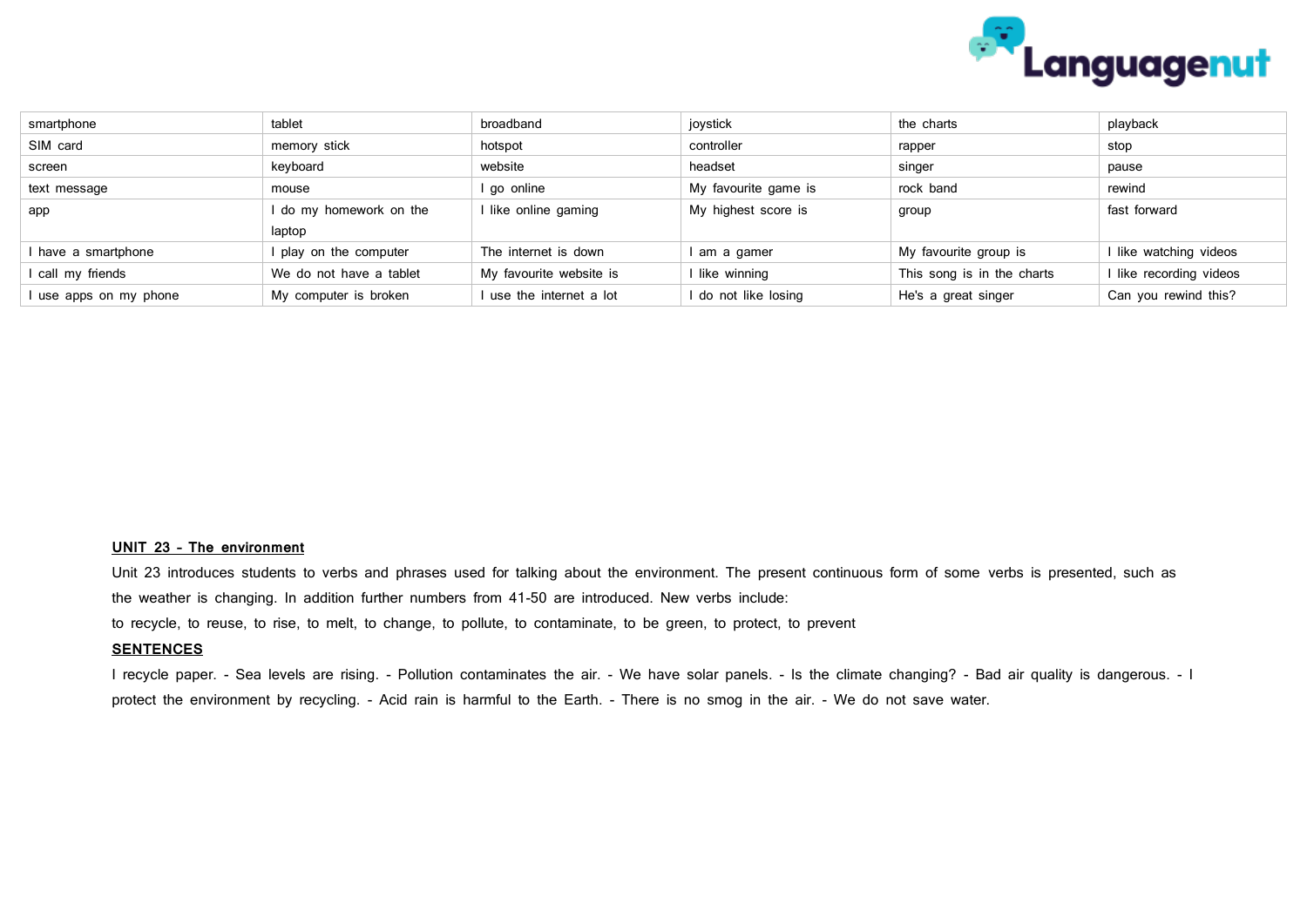

| Unit 23 - The environment |                         |                                 |                           |                              |                      |
|---------------------------|-------------------------|---------------------------------|---------------------------|------------------------------|----------------------|
| 23.1 Recycling            | 23.2 Climate change     | 23.3 Pollution                  | 23.4 Energy               | 23.5 Talking about the       | 23.6 Ordinal numbers |
|                           |                         |                                 |                           | environment                  |                      |
| to recycle                | climate change          | to pollute                      | to be green               | to protect                   | first                |
| to reuse                  | weather                 | to contaminate                  | solar power               | to prevent                   | second               |
| cardboard                 | global warming          | pollution                       | solar panel               | to save                      | third                |
| plastic                   | heatwave                | acid rain                       | clean                     | the Earth                    | fourth               |
| glass                     | drought                 | gas                             | wind farm                 | air quality                  | fifth                |
| paper                     | carbon dioxide          | smog                            | wind turbine              | water quality                | sixth                |
| environment               | emissions               | harmful                         | Green energy is important | I protect the environment by | seventh              |
|                           |                         |                                 |                           | recycling                    |                      |
| I recycle cardboard       | Sea levels are rising   | Pollution is bad for our health | We have solar panels      | We save water                | eighth               |
| Recycling is important    | Ice caps are melting    | There is smog in the air        | This is solar-powered     | It is important to prevent   | ninth                |
|                           |                         |                                 |                           | pollution                    |                      |
| Recycling is good for the | The weather is changing | Water becomes contaminated      | Wind energy is clean      | Bad air quality is dangerous | tenth                |
| environment               |                         |                                 |                           |                              |                      |

# **SUMMER TERM 1**

#### **UNIT 24 – Hygiene and healthcare**

Unit 24 introduces words and phrases to help students talk about health and hygiene. The expressions to feel sick/unwell/better are presented, as well as the following new verbs:

to wash, to shave, to be ill, to vomit, to fall over, to crash, to break (something)

This unit also introduces the past tense to allow students the opportunity to talk about something that has happened to them or others.

#### **SENTENCES**

I wash my face. - She does not have a headache. - They went to the dentist. - I broke my arm. - You had an x-ray. - Do you have a cold? - I had an injection at the doctor's surgery. - He had an x-ray after he crashed his bike. - I feel better because I went to the doctor. - She has a bruise as well as a graze.